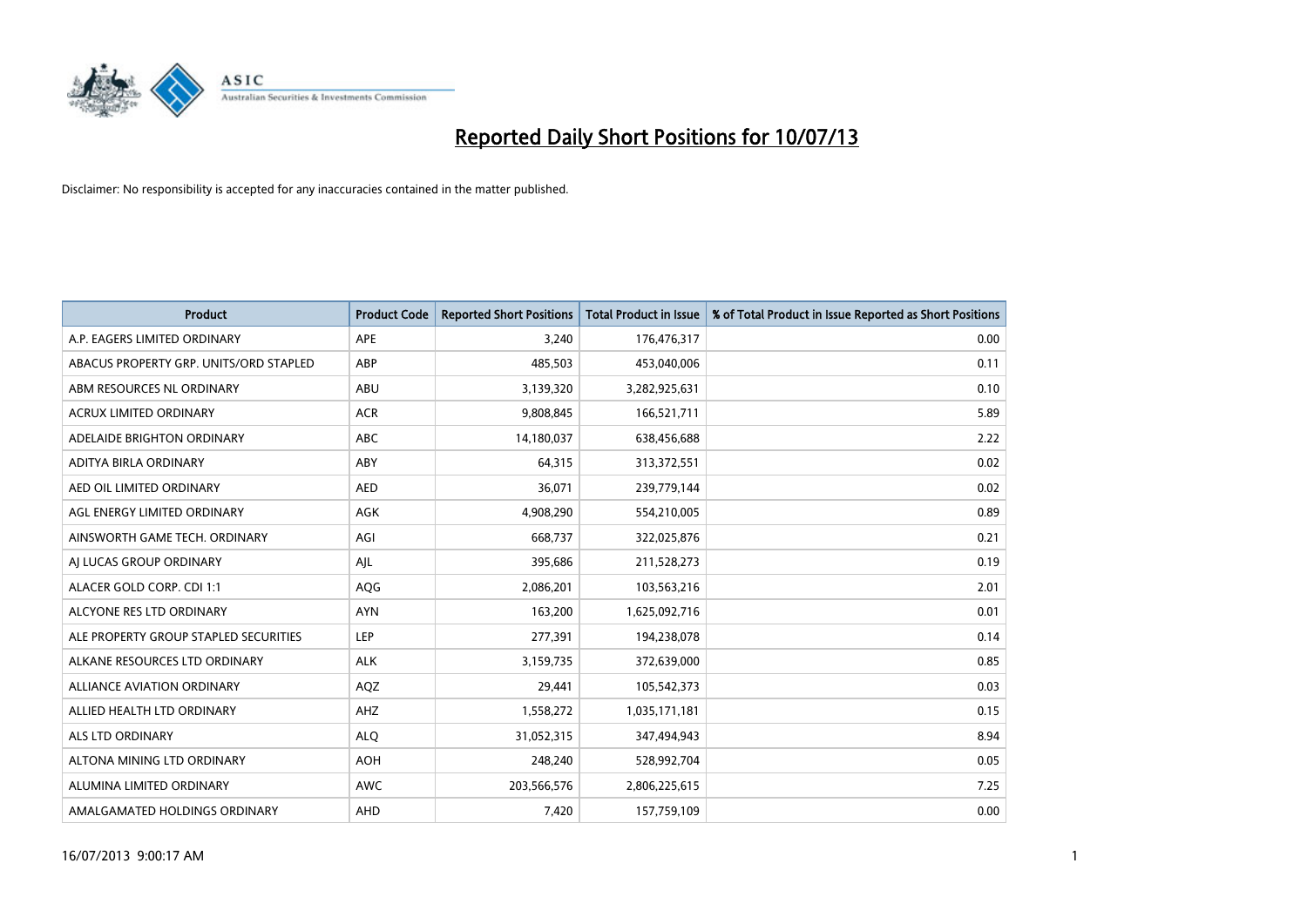

| <b>Product</b>                          | <b>Product Code</b> | <b>Reported Short Positions</b> | <b>Total Product in Issue</b> | % of Total Product in Issue Reported as Short Positions |
|-----------------------------------------|---------------------|---------------------------------|-------------------------------|---------------------------------------------------------|
| AMCOM TELECOMM, ORDINARY                | AMM                 | 2,259,260                       | 244,557,101                   | 0.92                                                    |
| AMCOR LIMITED ORDINARY                  | AMC                 | 3,341,574                       | 1,206,684,923                 | 0.28                                                    |
| AMP LIMITED ORDINARY                    | AMP                 | 15,152,011                      | 2,944,564,649                 | 0.51                                                    |
| AMPELLA MINING ORDINARY                 | AMX                 | 365,381                         | 248,000,493                   | 0.15                                                    |
| ANGLOGOLD ASHANTI CDI 5:1               | AGG                 | $\mathbf{1}$                    | 89,207,765                    | 0.00                                                    |
| ANSELL LIMITED ORDINARY                 | <b>ANN</b>          | 10,855,833                      | 130,617,963                   | 8.31                                                    |
| ANTARES ENERGY LTD ORDINARY             | AZZ                 | 1,436,561                       | 255,000,000                   | 0.56                                                    |
| ANZ BANKING GRP LTD ORDINARY            | ANZ                 | 15,390,057                      | 2,749,785,176                 | 0.56                                                    |
| APA GROUP STAPLED SECURITIES            | <b>APA</b>          | 10,041,605                      | 835,750,807                   | 1.20                                                    |
| APN NEWS & MEDIA ORDINARY               | <b>APN</b>          | 18,495,741                      | 661,526,586                   | 2.80                                                    |
| AQUARIUS PLATINUM. ORDINARY             | <b>AOP</b>          | 9,908,913                       | 486,851,336                   | 2.04                                                    |
| AQUILA RESOURCES ORDINARY               | <b>AQA</b>          | 13,650,716                      | 411,804,442                   | 3.31                                                    |
| ARAFURA RESOURCE LTD ORDINARY           | ARU                 | 8,367                           | 441,270,644                   | 0.00                                                    |
| ARB CORPORATION ORDINARY                | ARP                 | 458,708                         | 72,481,302                    | 0.63                                                    |
| ARDENT LEISURE GROUP STAPLED SECURITIES | AAD                 | 4,541,266                       | 397,803,987                   | 1.14                                                    |
| ARENA REIT ORDINARY UNITS               | <b>ARF</b>          | 1,091,670                       | 206,342,963                   | 0.53                                                    |
| ARISTOCRAT LEISURE ORDINARY             | ALL                 | 7,123,600                       | 551,418,047                   | 1.29                                                    |
| ARMOUR ENERGY LTD ORDINARY              | <b>AJQ</b>          | 86,381                          | 221,050,000                   | 0.04                                                    |
| ARRIUM LTD ORDINARY                     | ARI                 | 24,656,142                      | 1,355,433,903                 | 1.82                                                    |
| ASCIANO LIMITED ORDINARY                | <b>AIO</b>          | 18,173,561                      | 975,385,664                   | 1.86                                                    |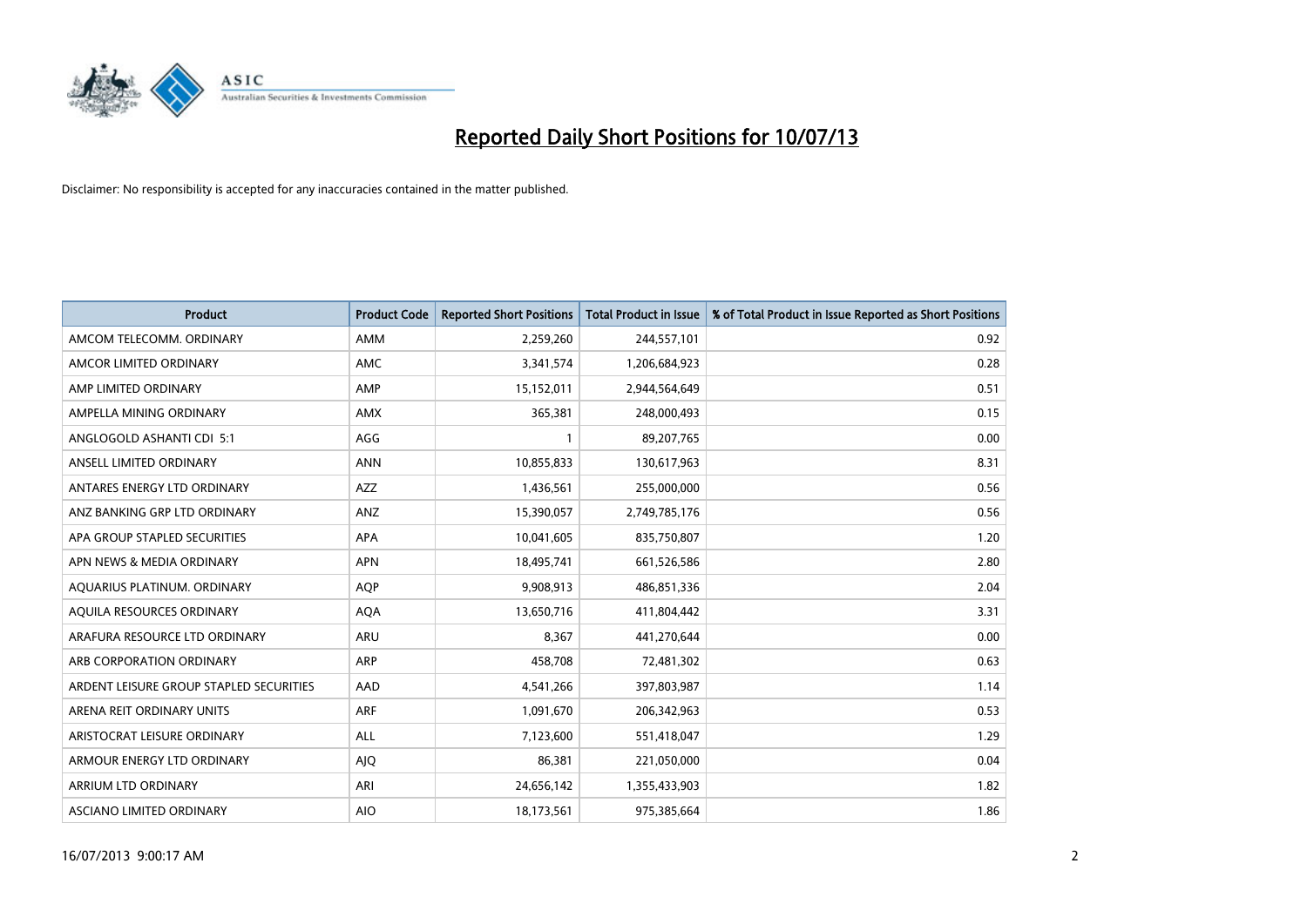

| <b>Product</b>                            | <b>Product Code</b> | <b>Reported Short Positions</b> | <b>Total Product in Issue</b> | % of Total Product in Issue Reported as Short Positions |
|-------------------------------------------|---------------------|---------------------------------|-------------------------------|---------------------------------------------------------|
| ASG GROUP LIMITED ORDINARY                | ASZ                 | 1,226,075                       | 206,720,839                   | 0.59                                                    |
| ASPEN GROUP ORD/UNITS STAPLED             | <b>APZ</b>          | 320,228                         | 1,192,665,422                 | 0.03                                                    |
| ASTRO JAP PROP GROUP STAPLED US PROHIBIT. | AJA                 | 9,431                           | 67,211,752                    | 0.01                                                    |
| ASX LIMITED DEFERRED                      | <b>ASXN</b>         | 3,434                           | 18,435,445                    | 0.02                                                    |
| ASX LIMITED ORDINARY                      | ASX                 | 2,635,754                       | 184,066,764                   | 1.43                                                    |
| ATLAS IRON LIMITED ORDINARY               | AGO                 | 41,614,618                      | 909,718,409                   | 4.57                                                    |
| AURIZON HOLDINGS LTD ORDINARY             | AZJ                 | 8,912,179                       | 2,137,284,503                 | 0.42                                                    |
| AURORA OIL & GAS ORDINARY                 | <b>AUT</b>          | 6,975,227                       | 447,885,778                   | 1.56                                                    |
| AUSDRILL LIMITED ORDINARY                 | ASL                 | 17,631,081                      | 312,277,224                   | 5.65                                                    |
| AUSENCO LIMITED ORDINARY                  | AAX                 | 1,329,840                       | 123,527,574                   | 1.08                                                    |
| AUSTAL LIMITED ORDINARY                   | ASB                 | 446,055                         | 346,007,639                   | 0.13                                                    |
| AUSTBROKERS HOLDINGS ORDINARY             | <b>AUB</b>          | 41,969                          | 58,148,980                    | 0.07                                                    |
| AUSTIN ENGINEERING ORDINARY               | ANG                 | 710,971                         | 73,164,403                    | 0.97                                                    |
| AUSTRALAND PROPERTY STAPLED SECURITY      | <b>ALZ</b>          | 973,812                         | 578,324,670                   | 0.17                                                    |
| AUSTRALIAN AGRICULT. ORDINARY             | AAC                 | 2,780,470                       | 313,113,358                   | 0.89                                                    |
| <b>AUSTRALIAN EDUCATION UNITS</b>         | <b>AEU</b>          | 421                             | 175,465,397                   | 0.00                                                    |
| AUSTRALIAN INFR LTD ORDINARY              | <b>AIX</b>          | 30,427                          | 620,733,944                   | 0.00                                                    |
| AUSTRALIAN PHARM, ORDINARY                | API                 | 14,684                          | 488,115,883                   | 0.00                                                    |
| <b>AUTOMOTIVE HOLDINGS ORDINARY</b>       | <b>AHE</b>          | 705,470                         | 260,579,682                   | 0.27                                                    |
| AVJENNINGS LIMITED ORDINARY               | <b>AVJ</b>          | 2,169,947                       | 384,423,851                   | 0.56                                                    |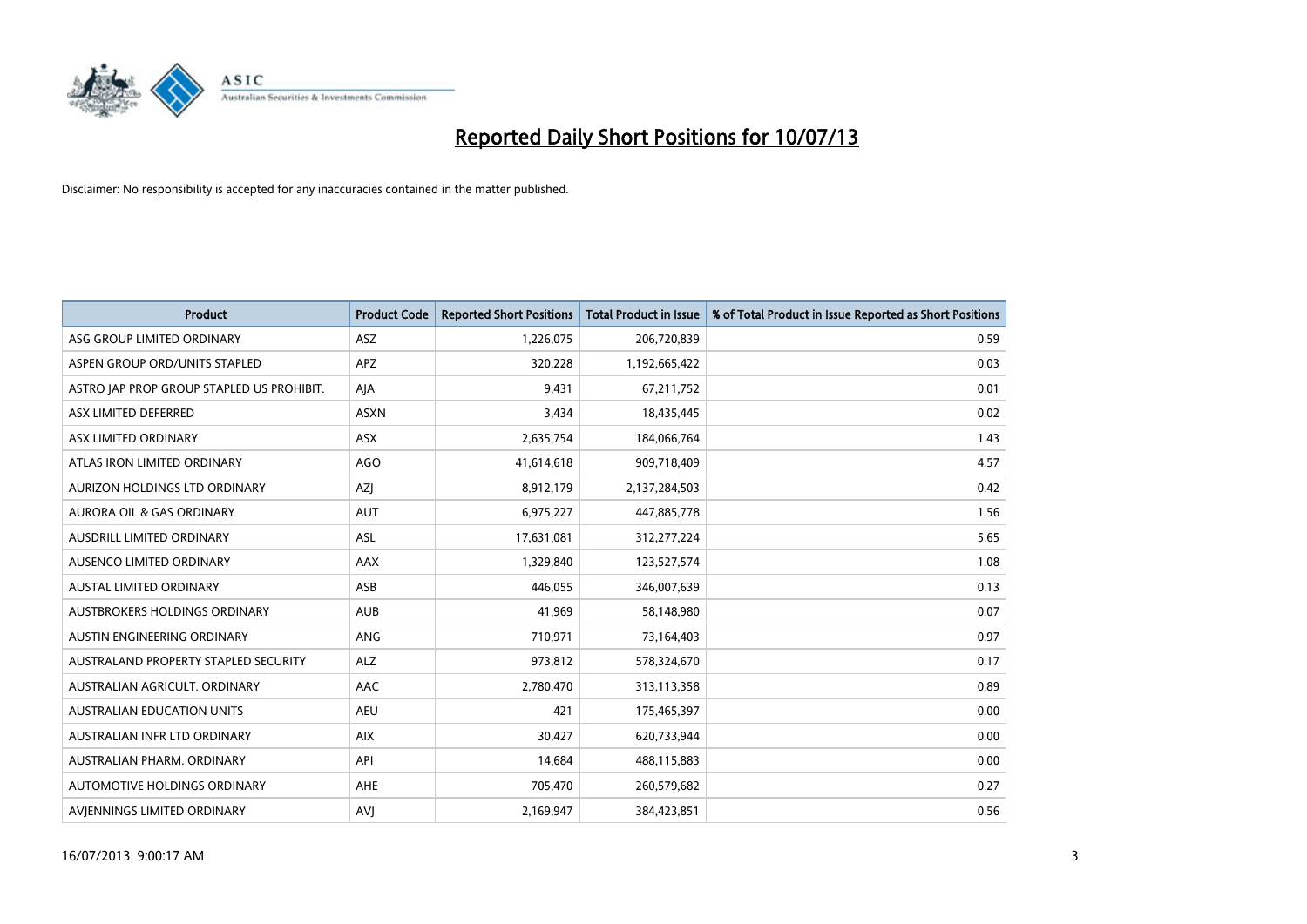

| <b>Product</b>                                | <b>Product Code</b> | <b>Reported Short Positions</b> | <b>Total Product in Issue</b> | % of Total Product in Issue Reported as Short Positions |
|-----------------------------------------------|---------------------|---------------------------------|-------------------------------|---------------------------------------------------------|
| AWE LIMITED ORDINARY                          | <b>AWE</b>          | 2,192,099                       | 522,116,985                   | 0.42                                                    |
| <b>BANDANNA ENERGY ORDINARY</b>               | <b>BND</b>          | 23,613,841                      | 528,481,199                   | 4.47                                                    |
| BANK OF QUEENSLAND. ORDINARY                  | <b>BOQ</b>          | 7,683,946                       | 319,809,993                   | 2.40                                                    |
| <b>BASE RES LIMITED ORDINARY</b>              | <b>BSE</b>          | 3,806,906                       | 561,840,029                   | 0.68                                                    |
| BATHURST RES NZ LTD ORDINARY                  | <b>BRL</b>          | 42,293,369                      | 699,247,997                   | 6.05                                                    |
| <b>BC IRON LIMITED ORDINARY</b>               | <b>BCI</b>          | 522,447                         | 123,453,630                   | 0.42                                                    |
| BEACH ENERGY LIMITED ORDINARY                 | <b>BPT</b>          | 21,831,465                      | 1,269,399,183                 | 1.72                                                    |
| BEADELL RESOURCE LTD ORDINARY                 | <b>BDR</b>          | 64,673,179                      | 788,277,280                   | 8.20                                                    |
| BEGA CHEESE LTD ORDINARY                      | <b>BGA</b>          | 12,492                          | 151,866,050                   | 0.01                                                    |
| BENDIGO AND ADELAIDE ORDINARY                 | <b>BEN</b>          | 14,138,091                      | 407,197,451                   | 3.47                                                    |
| BERKELEY RESOURCES ORDINARY                   | <b>BKY</b>          | 429,433                         | 179,393,323                   | 0.24                                                    |
| <b>BHP BILLITON LIMITED ORDINARY</b>          | <b>BHP</b>          | 10,821,498                      | 3,211,691,105                 | 0.34                                                    |
| <b>BILLABONG ORDINARY</b>                     | <b>BBG</b>          | 21,177,821                      | 478,944,292                   | 4.42                                                    |
| <b>BLACKMORES LIMITED ORDINARY</b>            | <b>BKL</b>          | 916                             | 16,973,764                    | 0.01                                                    |
| <b>BLACKTHORN RESOURCES ORD US PROHIBITED</b> | <b>BTR</b>          | 385,325                         | 164,285,950                   | 0.23                                                    |
| <b>BLUESCOPE STEEL LTD ORDINARY</b>           | <b>BSL</b>          | 7,954,758                       | 558,243,305                   | 1.42                                                    |
| <b>BOART LONGYEAR ORDINARY</b>                | <b>BLY</b>          | 43,990,641                      | 461,163,412                   | 9.54                                                    |
| BORAL LIMITED, ORDINARY                       | <b>BLD</b>          | 51,281,014                      | 774,000,641                   | 6.63                                                    |
| <b>BRADKEN LIMITED ORDINARY</b>               | <b>BKN</b>          | 13,705,389                      | 169,240,662                   | 8.10                                                    |
| <b>BRAMBLES LIMITED ORDINARY</b>              | <b>BXB</b>          | 1,150,096                       | 1,557,376,676                 | 0.07                                                    |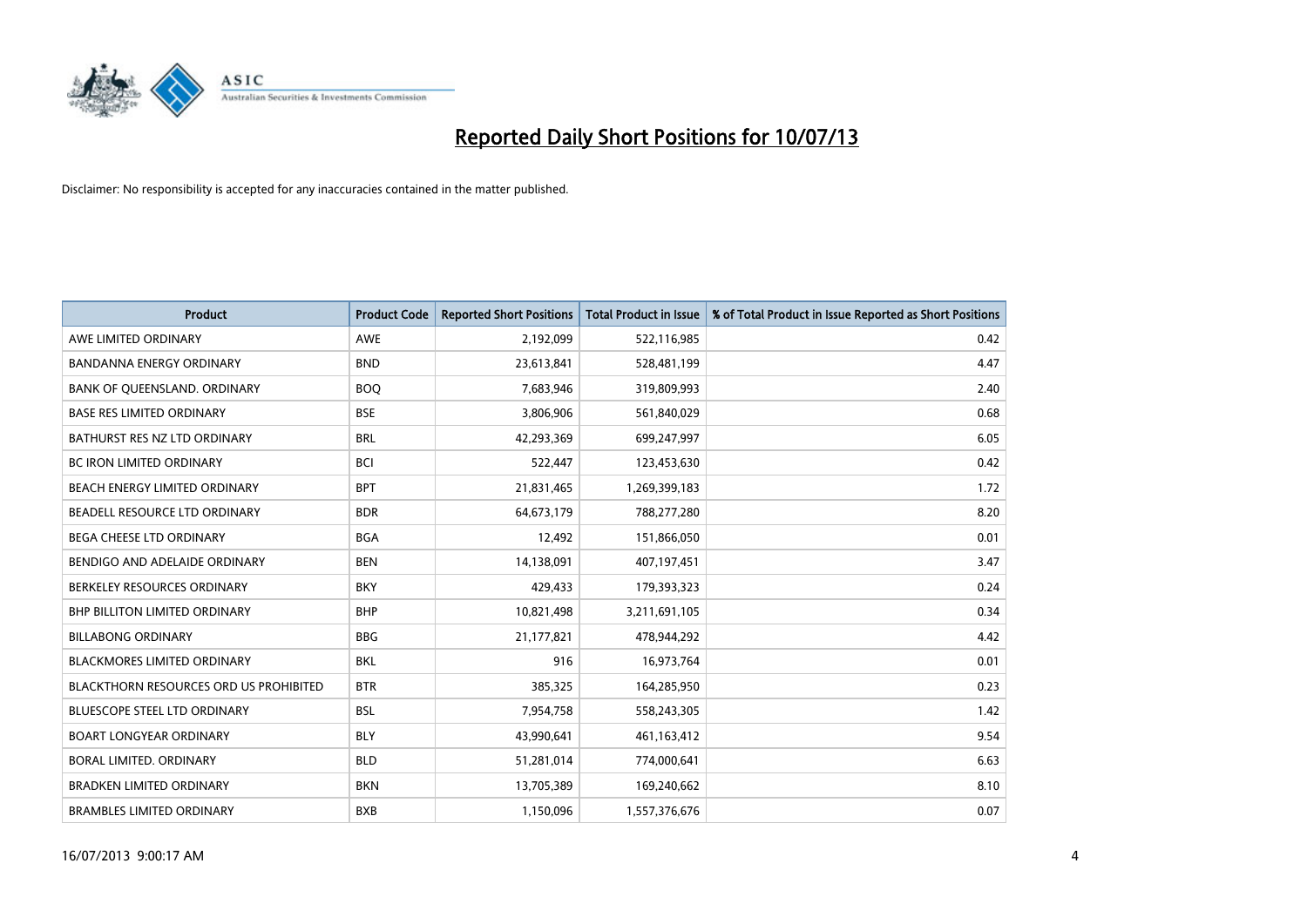

| <b>Product</b>                          | <b>Product Code</b> | <b>Reported Short Positions</b> | <b>Total Product in Issue</b> | % of Total Product in Issue Reported as Short Positions |
|-----------------------------------------|---------------------|---------------------------------|-------------------------------|---------------------------------------------------------|
| <b>BREVILLE GROUP LTD ORDINARY</b>      | <b>BRG</b>          | 6,496,077                       | 130,095,322                   | 4.99                                                    |
| <b>BRICKWORKS LIMITED ORDINARY</b>      | <b>BKW</b>          | 6,508                           | 147,818,132                   | 0.00                                                    |
| BROCKMAN MINING LTD ORDINARY            | <b>BCK</b>          | 90,995                          | 7,894,482,131                 | 0.00                                                    |
| BT INVESTMENT MNGMNT ORDINARY           | <b>BTT</b>          | 102,221                         | 278,100,237                   | 0.04                                                    |
| <b>BUCCANEER ENERGY LTD ORDINARY</b>    | <b>BCC</b>          | 2,764,000                       | 2,221,527,999                 | 0.12                                                    |
| <b>BURU ENERGY ORDINARY</b>             | <b>BRU</b>          | 16,202,872                      | 274,036,429                   | 5.91                                                    |
| <b>BWP TRUST ORDINARY UNITS</b>         | <b>BWP</b>          | 4,438,380                       | 537,753,954                   | 0.83                                                    |
| CABCHARGE AUSTRALIA ORDINARY            | CAB                 | 11,134,358                      | 120,430,683                   | 9.25                                                    |
| CALTEX AUSTRALIA ORDINARY               | <b>CTX</b>          | 2,375,475                       | 270,000,000                   | 0.88                                                    |
| CAPE LAMBERT RES LTD ORDINARY           | <b>CFE</b>          | 63,832                          | 681,741,942                   | 0.01                                                    |
| <b>CARBON ENERGY ORDINARY</b>           | <b>CNX</b>          | 4,533                           | 786,889,705                   | 0.00                                                    |
| <b>CARDNO LIMITED ORDINARY</b>          | CDD                 | 10,773,075                      | 143,726,327                   | 7.50                                                    |
| CARNARVON PETROLEUM ORDINARY            | <b>CVN</b>          | 39,246                          | 934,109,501                   | 0.00                                                    |
| CARSALES.COM LTD ORDINARY               | <b>CRZ</b>          | 2,078,792                       | 236,181,964                   | 0.88                                                    |
| <b>CASH CONVERTERS ORDINARY</b>         | CCV                 | 2,935,869                       | 423,861,025                   | 0.69                                                    |
| CEDAR WOODS PROP. ORDINARY              | <b>CWP</b>          | 68,395                          | 73,359,551                    | 0.09                                                    |
| CENTRAL PETROLEUM ORDINARY              | <b>CTP</b>          | 763,303                         | 1,440,078,845                 | 0.05                                                    |
| <b>CERAMIC FUEL CELLS ORDINARY</b>      | <b>CFU</b>          | 536,796                         | 1,591,941,620                 | 0.03                                                    |
| CFS RETAIL TRUST GRP STAPLED SECURITIES | <b>CFX</b>          | 62,905,695                      | 2,828,495,659                 | 2.22                                                    |
| <b>CHALLENGER LIMITED ORDINARY</b>      | <b>CGF</b>          | 2,872,776                       | 530,862,585                   | 0.54                                                    |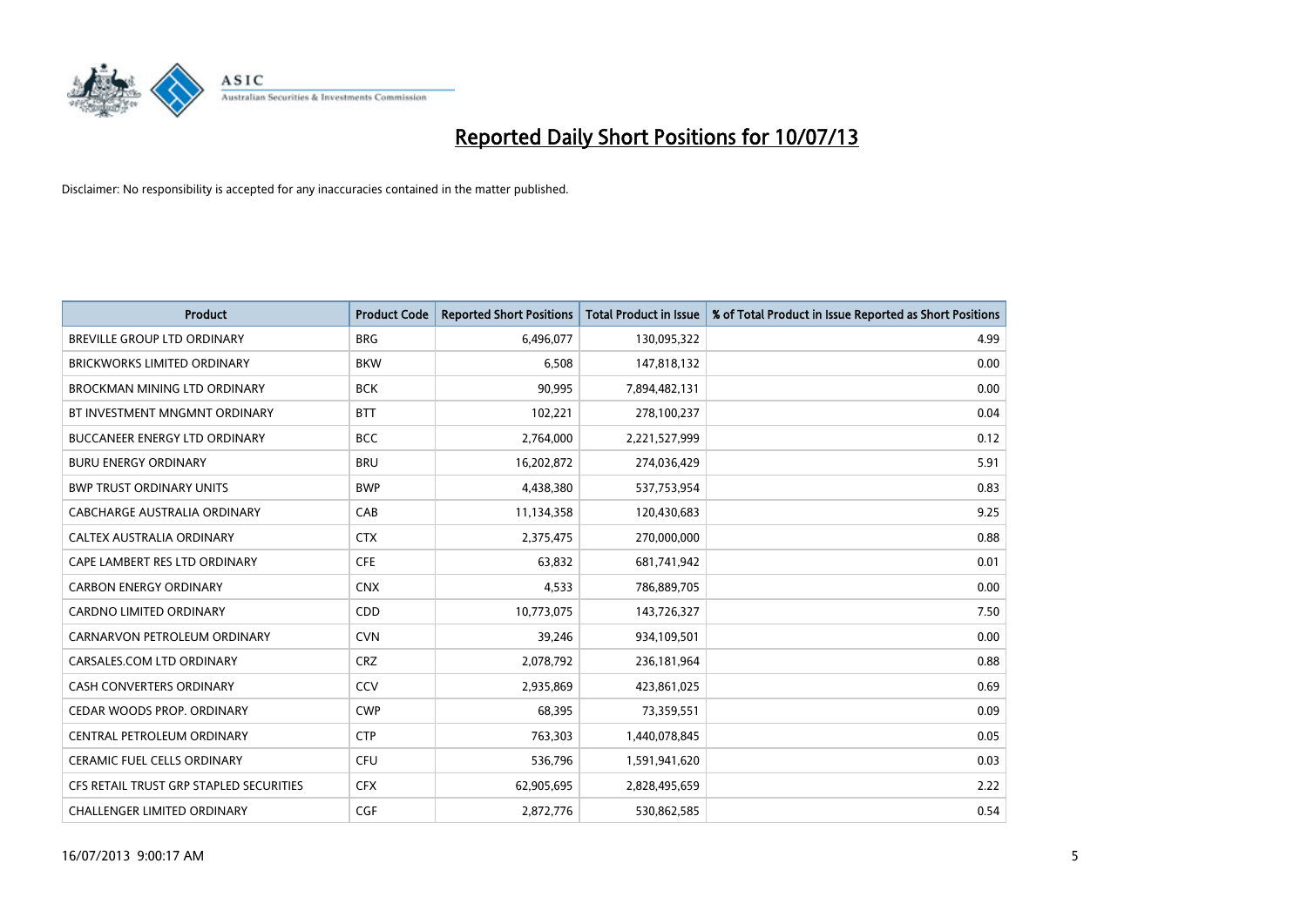

| <b>Product</b>                          | <b>Product Code</b> | <b>Reported Short Positions</b> | <b>Total Product in Issue</b> | % of Total Product in Issue Reported as Short Positions |
|-----------------------------------------|---------------------|---------------------------------|-------------------------------|---------------------------------------------------------|
| CHANDLER MACLEOD LTD ORDINARY           | <b>CMG</b>          | 236,392                         | 469,679,390                   | 0.05                                                    |
| CHARTER HALL GROUP STAPLED US PROHIBIT. | <b>CHC</b>          | 431,385                         | 302,262,312                   | 0.14                                                    |
| <b>CHARTER HALL RETAIL UNITS</b>        | <b>COR</b>          | 3,225,596                       | 337,582,974                   | 0.96                                                    |
| <b>CHORUS LIMITED ORDINARY</b>          | <b>CNU</b>          | 46,596                          | 389,299,049                   | 0.01                                                    |
| CITIGOLD CORP LTD ORDINARY              | <b>CTO</b>          | 153,427                         | 1,352,907,765                 | 0.01                                                    |
| <b>CLOUGH LIMITED ORDINARY</b>          | <b>CLO</b>          | 6,610,930                       | 777,210,042                   | 0.85                                                    |
| COAL OF AFRICA LTD ORDINARY             | <b>CZA</b>          | 426                             | 1,048,368,613                 | 0.00                                                    |
| COALSPUR MINES LTD ORDINARY             | <b>CPL</b>          | 9,256,691                       | 641,244,435                   | 1.44                                                    |
| COCA-COLA AMATIL ORDINARY               | <b>CCL</b>          | 5,977,450                       | 763,590,249                   | 0.78                                                    |
| <b>COCHLEAR LIMITED ORDINARY</b>        | <b>COH</b>          | 4,237,195                       | 57,040,932                    | 7.43                                                    |
| COCKATOO COAL ORDINARY                  | <b>COK</b>          | 9,326,831                       | 1,021,101,465                 | 0.91                                                    |
| CODAN LIMITED ORDINARY                  | <b>CDA</b>          | 550,689                         | 176,926,104                   | 0.31                                                    |
| <b>COFFEY INTERNATIONAL ORDINARY</b>    | <b>COF</b>          | 1,917                           | 255,833,165                   | 0.00                                                    |
| <b>COLLINS FOODS LTD ORDINARY</b>       | <b>CKF</b>          | 563,129                         | 93,000,003                    | 0.61                                                    |
| COMMONWEALTH BANK, ORDINARY             | <b>CBA</b>          | 11,486,799                      | 1,611,928,836                 | 0.71                                                    |
| <b>COMMONWEALTH PROP ORDINARY UNITS</b> | <b>CPA</b>          | 45,448,808                      | 2,347,003,413                 | 1.94                                                    |
| <b>COMPASS RESOURCES ORDINARY</b>       | <b>CMR</b>          | 7,472                           | 1,403,744,100                 | 0.00                                                    |
| <b>COMPUTERSHARE LTD ORDINARY</b>       | <b>CPU</b>          | 9,540,621                       | 556,203,079                   | 1.72                                                    |
| <b>CORP TRAVEL LIMITED ORDINARY</b>     | <b>CTD</b>          | 205,110                         | 78,081,184                    | 0.26                                                    |
| <b>CREDIT CORP GROUP ORDINARY</b>       | <b>CCP</b>          | 45,187                          | 45,932,899                    | 0.10                                                    |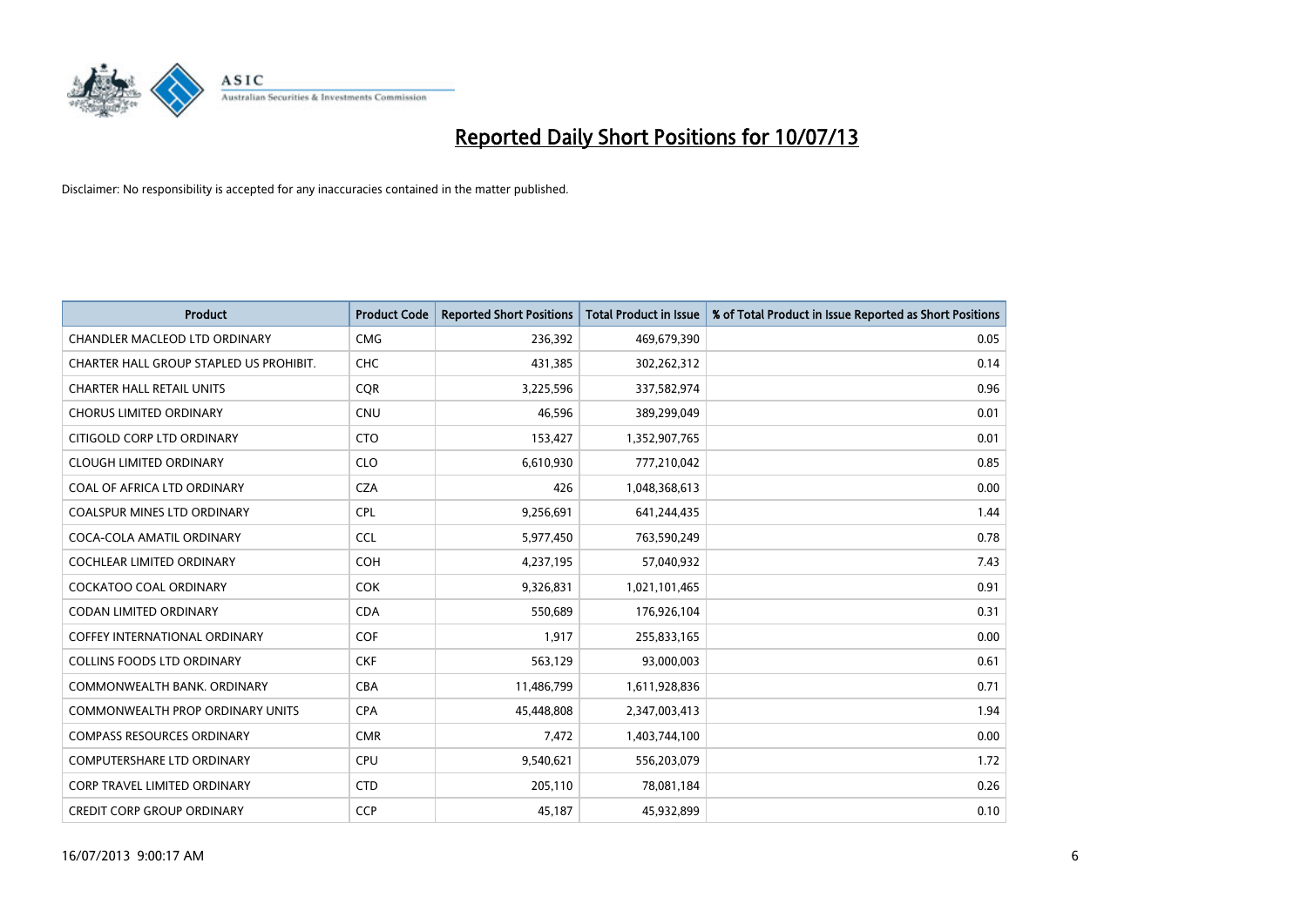

| <b>Product</b>                          | <b>Product Code</b> | <b>Reported Short Positions</b> | <b>Total Product in Issue</b> | % of Total Product in Issue Reported as Short Positions |
|-----------------------------------------|---------------------|---------------------------------|-------------------------------|---------------------------------------------------------|
| <b>CROMWELL PROP STAPLED SECURITIES</b> | <b>CMW</b>          | 3,041,532                       | 1,713,721,456                 | 0.18                                                    |
| <b>CROWN LIMITED ORDINARY</b>           | <b>CWN</b>          | 2,619,187                       | 728,394,185                   | 0.36                                                    |
| <b>CSG LIMITED ORDINARY</b>             | CSV                 | 184,076                         | 278,155,477                   | 0.07                                                    |
| <b>CSL LIMITED ORDINARY</b>             | <b>CSL</b>          | 2,348,835                       | 488,086,870                   | 0.48                                                    |
| <b>CSR LIMITED ORDINARY</b>             | <b>CSR</b>          | 45,920,665                      | 506,000,315                   | 9.08                                                    |
| <b>CUDECO LIMITED ORDINARY</b>          | CDU                 | 5,966,263                       | 204,877,294                   | 2.91                                                    |
| DART ENERGY LTD ORDINARY                | <b>DTE</b>          | 14,186,102                      | 878,789,752                   | 1.61                                                    |
| DATA#3 LIMITED ORDINARY                 | <b>DTL</b>          | 156,139                         | 153,974,950                   | 0.10                                                    |
| DAVID JONES LIMITED ORDINARY            | <b>DJS</b>          | 62,440,758                      | 535,002,401                   | 11.67                                                   |
| DECMIL GROUP LIMITED ORDINARY           | <b>DCG</b>          | 5,082,416                       | 168,203,219                   | 3.02                                                    |
| DEXUS PROPERTY GROUP STAPLED UNITS      | <b>DXS</b>          | 13,733,860                      | 4,701,957,390                 | 0.29                                                    |
| DISCOVERY METALS LTD ORDINARY           | <b>DML</b>          | 12,623,337                      | 486,986,451                   | 2.59                                                    |
| DOMINO PIZZA ENTERPR ORDINARY           | <b>DMP</b>          | 323,513                         | 70,192,674                    | 0.46                                                    |
| DORAY MINERALS LTD ORDINARY             | <b>DRM</b>          | 57,921                          | 141,866,768                   | 0.04                                                    |
| DOWNER EDI LIMITED ORDINARY             | <b>DOW</b>          | 9,427,674                       | 433,409,429                   | 2.18                                                    |
| DRILLSEARCH ENERGY ORDINARY             | <b>DLS</b>          | 19,163,399                      | 427,753,371                   | 4.48                                                    |
| DUET GROUP STAPLED US PROHIBIT.         | <b>DUE</b>          | 2,924,924                       | 1,169,314,842                 | 0.25                                                    |
| DULUXGROUP LIMITED ORDINARY             | <b>DLX</b>          | 5,267,319                       | 376,810,326                   | 1.40                                                    |
| <b>DWS LTD ORDINARY</b>                 | <b>DWS</b>          | 414,650                         | 132,362,763                   | 0.31                                                    |
| ECHO ENTERTAINMENT ORDINARY             | <b>EGP</b>          | 6,328,614                       | 825,672,730                   | 0.77                                                    |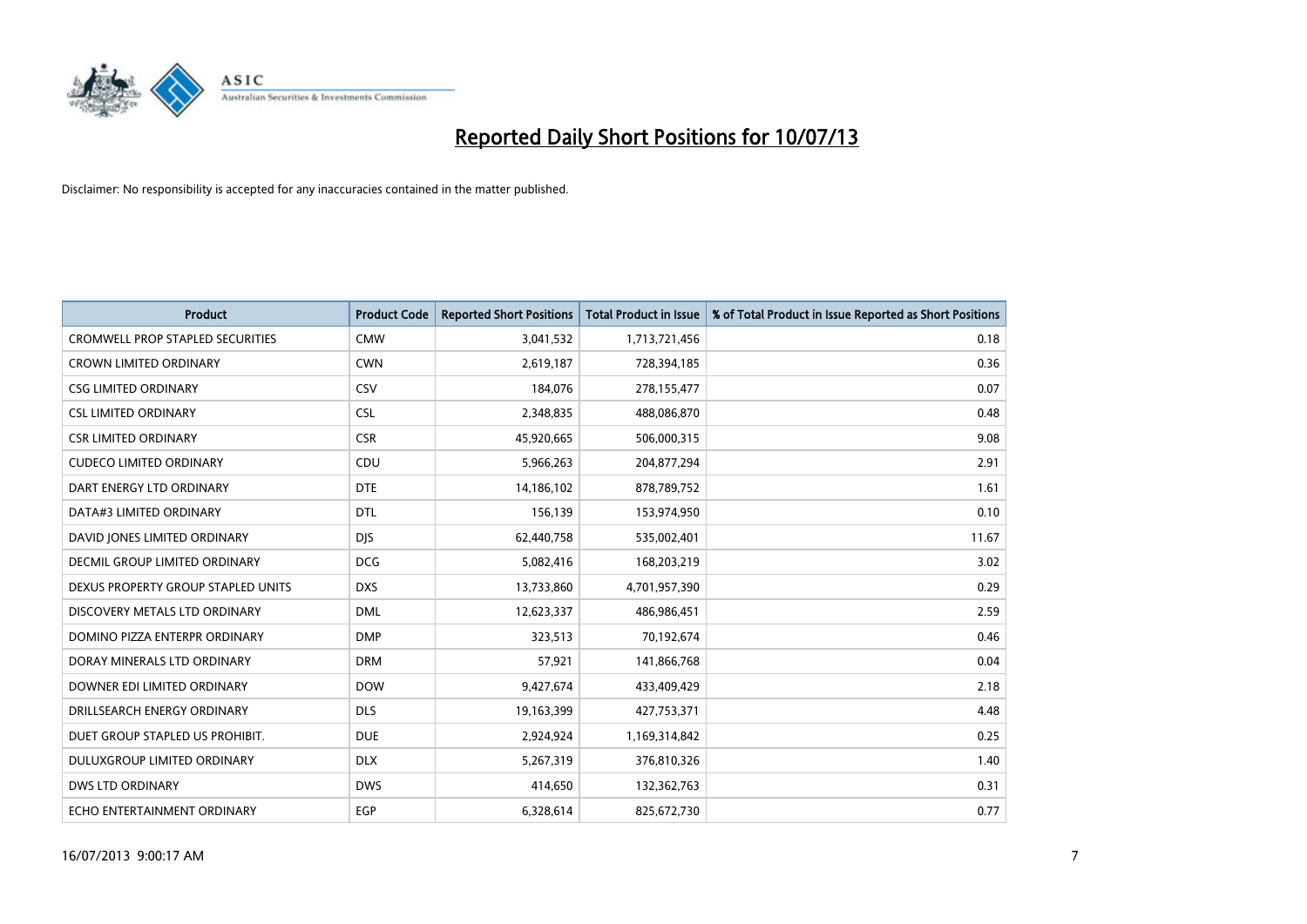

| <b>Product</b>                         | <b>Product Code</b> | <b>Reported Short Positions</b> | <b>Total Product in Issue</b> | % of Total Product in Issue Reported as Short Positions |
|----------------------------------------|---------------------|---------------------------------|-------------------------------|---------------------------------------------------------|
| <b>ELDERS LIMITED ORDINARY</b>         | <b>ELD</b>          | 18,117,403                      | 448,598,480                   | 4.04                                                    |
| ELEMENTAL MINERALS ORDINARY            | <b>ELM</b>          | 5,576                           | 288,587,228                   | 0.00                                                    |
| ELEMENTOS LIMITED ORDINARY             | <b>ELT</b>          | 16                              | 163,071,447                   | 0.00                                                    |
| <b>EMECO HOLDINGS ORDINARY</b>         | <b>EHL</b>          | 14,858,925                      | 599,675,707                   | 2.48                                                    |
| <b>ENDEAVOUR MIN CORP CDI 1:1</b>      | <b>EVR</b>          | 4,925                           | 117,754,189                   | 0.00                                                    |
| <b>ENERGY RESOURCES ORDINARY 'A'</b>   | <b>ERA</b>          | 10,208,530                      | 517,725,062                   | 1.97                                                    |
| <b>ENERGY WORLD CORPOR, ORDINARY</b>   | <b>EWC</b>          | 26,313,569                      | 1,734,166,672                 | 1.52                                                    |
| ENVESTRA LIMITED ORDINARY              | <b>ENV</b>          | 13,603,818                      | 1,796,808,474                 | 0.76                                                    |
| EQUATORIAL RES LTD ORDINARY            | EQX                 | 8                               | 121,885,353                   | 0.00                                                    |
| ERM POWER LIMITED ORDINARY             | EPW                 | 615,637                         | 203,332,935                   | 0.30                                                    |
| ESERVGLOBAL LIMITED ORDINARY           | ESV                 | 402,632                         | 249,045,997                   | 0.16                                                    |
| EVOLUTION MINING LTD ORDINARY          | <b>EVN</b>          | 26,247,216                      | 708,092,989                   | 3.71                                                    |
| FAIRFAX MEDIA LTD ORDINARY             | <b>FXI</b>          | 391,933,480                     | 2,351,955,725                 | 16.66                                                   |
| <b>FANTASTIC HOLDINGS ORDINARY</b>     | <b>FAN</b>          | 64,504                          | 102,739,538                   | 0.06                                                    |
| <b>FAR LTD ORDINARY</b>                | <b>FAR</b>          | 23,326,460                      | 2,499,846,742                 | 0.93                                                    |
| FEDERATION CNTRES ORD/UNIT STAPLED SEC | <b>FDC</b>          | 2,760,870                       | 1,427,641,565                 | 0.19                                                    |
| FINBAR GROUP LIMITED ORDINARY          | <b>FRI</b>          | 47,663                          | 218,006,169                   | 0.02                                                    |
| FKP PROPERTY GROUP STAPLED SECURITIES  | <b>FKP</b>          | 8,232,993                       | 321,578,705                   | 2.56                                                    |
| FLEETWOOD CORP ORDINARY                | <b>FWD</b>          | 2,758,673                       | 60,522,619                    | 4.56                                                    |
| FLETCHER BUILDING ORDINARY             | <b>FBU</b>          | 3,488,166                       | 686,096,427                   | 0.51                                                    |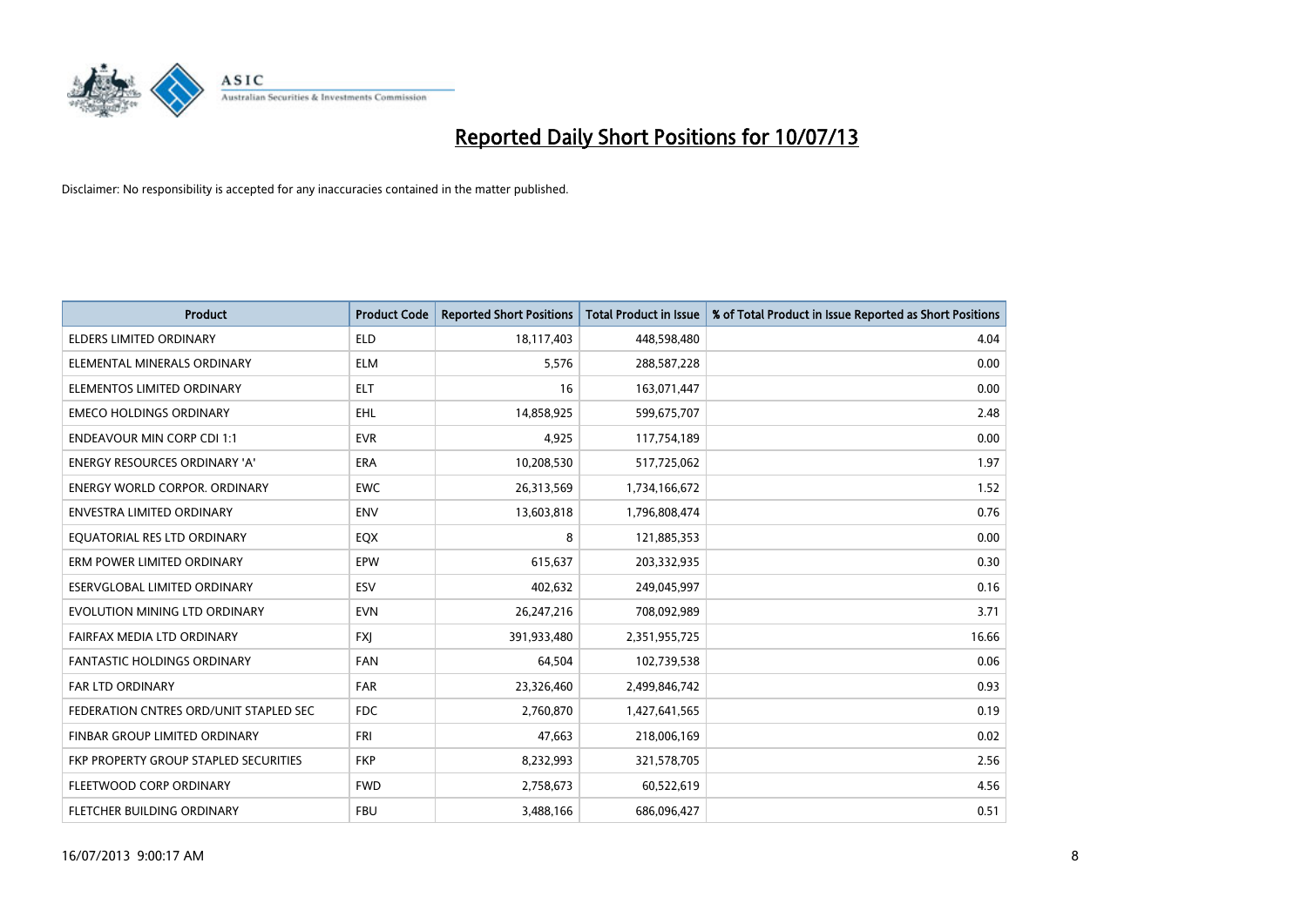

| <b>Product</b>                                   | <b>Product Code</b> | <b>Reported Short Positions</b> | <b>Total Product in Issue</b> | % of Total Product in Issue Reported as Short Positions |
|--------------------------------------------------|---------------------|---------------------------------|-------------------------------|---------------------------------------------------------|
| FLEXIGROUP LIMITED ORDINARY                      | <b>FXL</b>          | 2,706                           | 301,655,394                   | 0.00                                                    |
| <b>FLIGHT CENTRE ORDINARY</b>                    | <b>FLT</b>          | 12,696,643                      | 100,426,726                   | 12.64                                                   |
| <b>FLINDERS MINES LTD ORDINARY</b>               | <b>FMS</b>          | 4,011,411                       | 1,821,300,404                 | 0.22                                                    |
| FOCUS MINERALS LTD ORDINARY                      | <b>FML</b>          | 30,195,179                      | 9,137,375,877                 | 0.33                                                    |
| <b>FORGE GROUP LIMITED ORDINARY</b>              | FGE                 | 1,123,456                       | 86,169,014                    | 1.30                                                    |
| FORTESCUE METALS GRP ORDINARY                    | <b>FMG</b>          | 174,682,071                     | 3,113,798,659                 | 5.61                                                    |
| <b>G.U.D. HOLDINGS ORDINARY</b>                  | GUD                 | 5,694,194                       | 71,341,319                    | 7.98                                                    |
| <b>G8 EDUCATION LIMITED ORDINARY</b>             | <b>GEM</b>          | 2,852,303                       | 272,151,612                   | 1.05                                                    |
| <b>GALAXY RESOURCES ORDINARY</b>                 | GXY                 | 3,954,196                       | 584,355,501                   | 0.68                                                    |
| <b>GENETIC TECHNOLOGIES ORDINARY</b>             | GTG                 | 165,000                         | 475,471,819                   | 0.03                                                    |
| <b>GEODYNAMICS LIMITED ORDINARY</b>              | GDY                 | 850                             | 406,452,608                   | 0.00                                                    |
| <b>GINDALBIE METALS LTD ORDINARY</b>             | <b>GBG</b>          | 53,483,480                      | 1,492,154,301                 | 3.58                                                    |
| <b>GOODMAN FIELDER, ORDINARY</b>                 | <b>GFF</b>          | 58,117,404                      | 1,955,559,207                 | 2.97                                                    |
| <b>GOODMAN GROUP STAPLED</b>                     | <b>GMG</b>          | 4,844,629                       | 1,713,233,947                 | 0.28                                                    |
| <b>GPT GROUP STAPLED SEC.</b>                    | GPT                 | 3,462,528                       | 1,768,731,729                 | 0.20                                                    |
| <b>GRAINCORP LIMITED A CLASS ORDINARY</b>        | <b>GNC</b>          | 212,113                         | 228,855,628                   | 0.09                                                    |
| <b>GRANGE RESOURCES. ORDINARY</b>                | GRR                 | 5,719,256                       | 1,156,492,195                 | 0.49                                                    |
| <b>GREENLAND MIN EN LTD ORDINARY</b>             | GGG                 | 5,489,353                       | 571,975,263                   | 0.96                                                    |
| <b>GROWTHPOINT PROPERTY ORD/UNIT STAPLED SEC</b> | GOZ                 | 14,859                          | 402,830,366                   | 0.00                                                    |
| <b>GRYPHON MINERALS LTD ORDINARY</b>             | GRY                 | 11,935,979                      | 400,464,983                   | 2.98                                                    |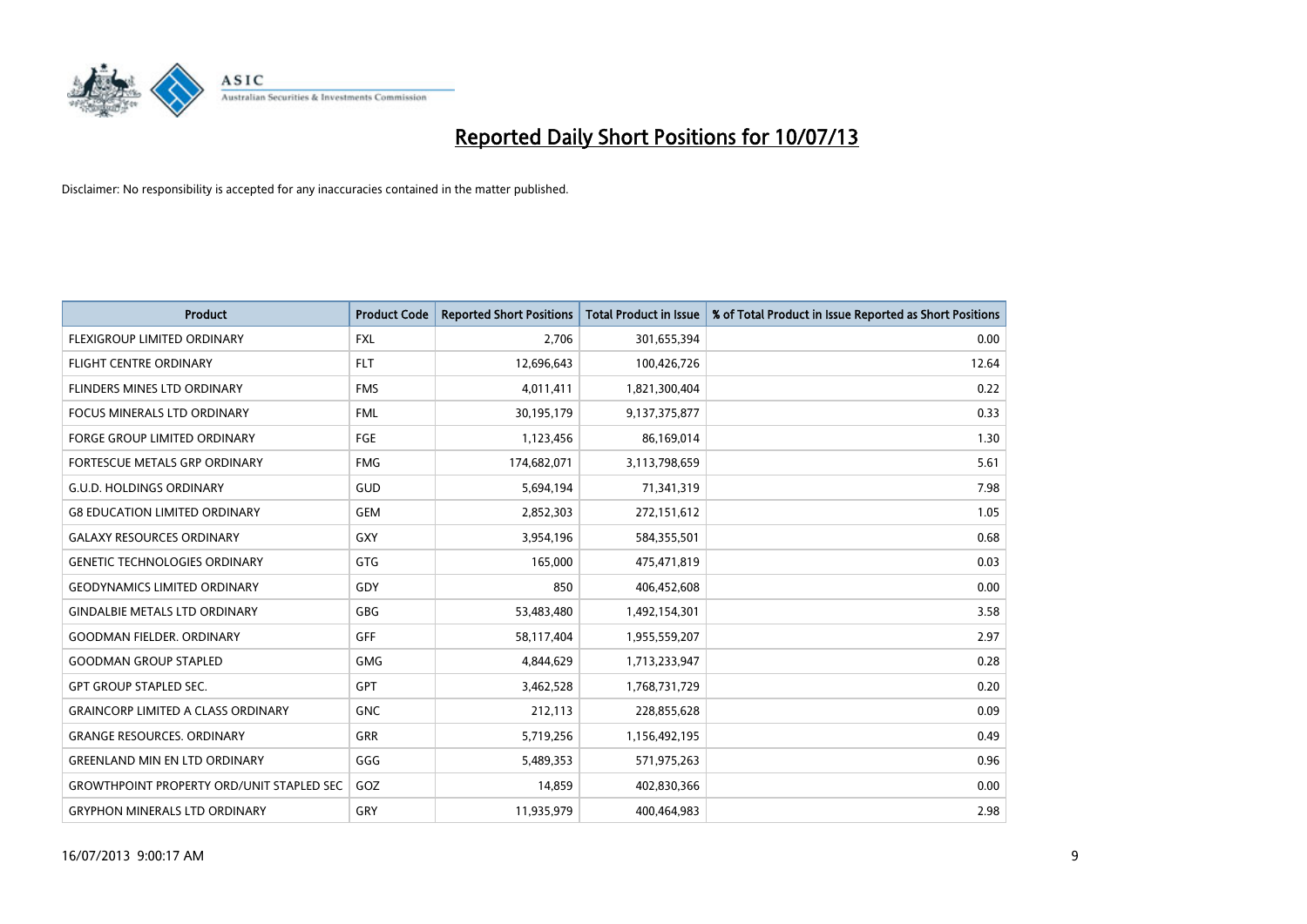

| <b>Product</b>                       | <b>Product Code</b> | <b>Reported Short Positions</b> | <b>Total Product in Issue</b> | % of Total Product in Issue Reported as Short Positions |
|--------------------------------------|---------------------|---------------------------------|-------------------------------|---------------------------------------------------------|
| <b>GUILDFORD COAL LTD ORDINARY</b>   | <b>GUF</b>          | 466,905                         | 635,046,899                   | 0.07                                                    |
| <b>GUNNS LIMITED ORDINARY</b>        | GNS                 | 51,772,667                      | 848,401,559                   | 6.10                                                    |
| <b>GWA GROUP LTD ORDINARY</b>        | <b>GWA</b>          | 13,973,724                      | 306,533,770                   | 4.56                                                    |
| <b>HARVEY NORMAN ORDINARY</b>        | <b>HVN</b>          | 88,020,669                      | 1,062,316,784                 | 8.29                                                    |
| HASTIE GROUP LIMITED ORDINARY        | <b>HST</b>          | 5,000                           | 137,353,504                   | 0.00                                                    |
| <b>HENDERSON GROUP CDI 1:1</b>       | <b>HGG</b>          | 1,509,876                       | 745,141,989                   | 0.20                                                    |
| <b>HFA HOLDINGS LIMITED ORDINARY</b> | <b>HFA</b>          | 3,809                           | 118,738,157                   | 0.00                                                    |
| HIGHLANDS PACIFIC ORDINARY           | <b>HIG</b>          | 3,153                           | 789,344,774                   | 0.00                                                    |
| HILLGROVE RES LTD ORDINARY           | <b>HGO</b>          | 1,574,134                       | 1,023,760,221                 | 0.15                                                    |
| <b>HILLS HOLDINGS LTD ORDINARY</b>   | <b>HIL</b>          | 204,657                         | 246,500,444                   | 0.08                                                    |
| HORIZON OIL LIMITED ORDINARY         | <b>HZN</b>          | 53,292,361                      | 1,135,266,515                 | 4.69                                                    |
| HOT CHILI LTD ORDINARY               | HCH                 | 34,144                          | 297,462,196                   | 0.01                                                    |
| <b>IINET LIMITED ORDINARY</b>        | <b>IIN</b>          | 1,998,632                       | 161,238,847                   | 1.24                                                    |
| <b>ILUKA RESOURCES ORDINARY</b>      | ILU                 | 48,143,077                      | 418,700,517                   | 11.50                                                   |
| <b>IMDEX LIMITED ORDINARY</b>        | <b>IMD</b>          | 5,515,931                       | 210,473,188                   | 2.62                                                    |
| IMF (AUSTRALIA) LTD ORDINARY         | IMF                 | 1,388,450                       | 123,201,716                   | 1.13                                                    |
| <b>INCITEC PIVOT ORDINARY</b>        | <b>IPL</b>          | 24,601,926                      | 1,628,730,107                 | 1.51                                                    |
| INDEPENDENCE GROUP ORDINARY          | <b>IGO</b>          | 6,431,577                       | 233,321,861                   | 2.76                                                    |
| <b>INDOPHIL RESOURCES ORDINARY</b>   | <b>IRN</b>          | 1,397,063                       | 1,203,146,194                 | 0.12                                                    |
| INFIGEN ENERGY STAPLED SECURITIES    | <b>IFN</b>          | 3,249,063                       | 762,265,972                   | 0.43                                                    |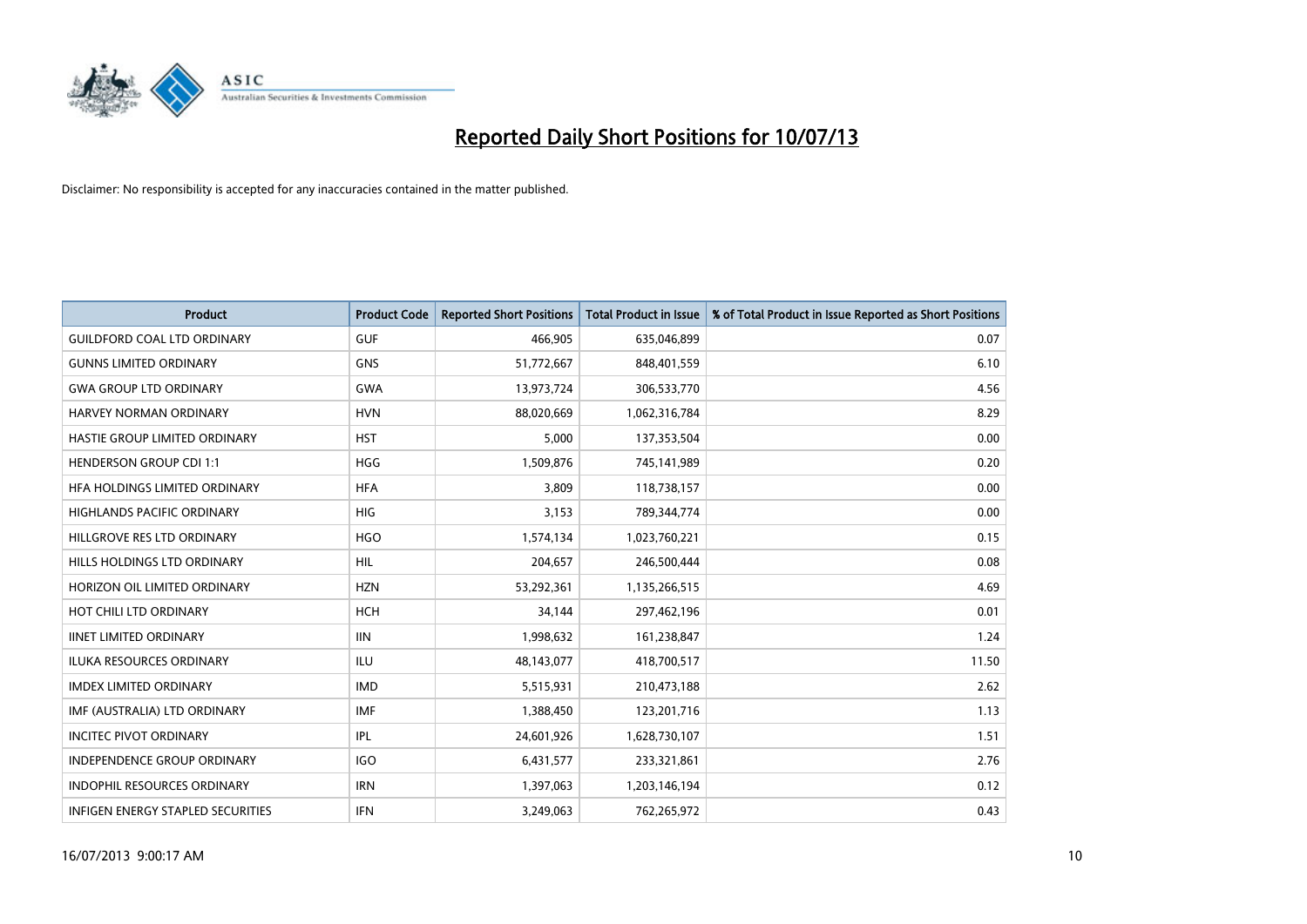

| <b>Product</b>                                  | <b>Product Code</b> | <b>Reported Short Positions</b> | <b>Total Product in Issue</b> | % of Total Product in Issue Reported as Short Positions |
|-------------------------------------------------|---------------------|---------------------------------|-------------------------------|---------------------------------------------------------|
| <b>INOVA RESOURCES LTD ORDINARY</b>             | <b>IVA</b>          | 997,005                         | 726,565,560                   | 0.14                                                    |
| <b>INSURANCE AUSTRALIA ORDINARY</b>             | <b>IAG</b>          | 5,332,440                       | 2,079,034,021                 | 0.26                                                    |
| <b>INTEGRATED RESEARCH ORDINARY</b>             | IRI                 | 39,600                          | 168,377,453                   | 0.02                                                    |
| <b>INTREPID MINES ORDINARY</b>                  | <b>IAU</b>          | 22,647,748                      | 555,950,595                   | 4.07                                                    |
| <b>INVESTA OFFICE FUND STAPLED SECURITIES</b>   | <b>IOF</b>          | 1,553,403                       | 614,047,458                   | 0.25                                                    |
| <b>INVOCARE LIMITED ORDINARY</b>                | <b>IVC</b>          | 3,113,492                       | 110,030,298                   | 2.83                                                    |
| ION LIMITED ORDINARY                            | <b>ION</b>          | 164,453                         | 256,365,105                   | 0.06                                                    |
| <b>IOOF HOLDINGS LTD ORDINARY</b>               | IFL                 | 2,533,622                       | 232,118,034                   | 1.09                                                    |
| <b>IRESS LIMITED ORDINARY</b>                   | <b>IRE</b>          | 2,165,877                       | 129,585,246                   | 1.67                                                    |
| <b>IRON ORE HOLDINGS ORDINARY</b>               | <b>IOH</b>          | 26.197                          | 161,174,005                   | 0.02                                                    |
| <b>ISELECT LTD ORDINARY</b>                     | <b>ISU</b>          | 879,314                         | 259,064,894                   | 0.34                                                    |
| <b>JAMES HARDIE INDUST CHESS DEPOSITARY INT</b> | <b>IHX</b>          | 4,480,388                       | 442,091,547                   | 1.01                                                    |
| <b>IB HI-FI LIMITED ORDINARY</b>                | <b>IBH</b>          | 16,341,938                      | 98,947,309                    | 16.52                                                   |
| <b>JUPITER MINES ORDINARY</b>                   | <b>IMS</b>          | 5,220                           | 2,281,835,383                 | 0.00                                                    |
| <b>KAGARA LTD ORDINARY</b>                      | KZL                 | 3,391,221                       | 798,953,117                   | 0.42                                                    |
| KAROON GAS AUSTRALIA ORDINARY                   | <b>KAR</b>          | 3,393,622                       | 221,420,769                   | 1.53                                                    |
| KATHMANDU HOLD LTD ORDINARY                     | <b>KMD</b>          | 1,288,842                       | 200,215,894                   | 0.64                                                    |
| <b>KBL MINING LIMITED ORDINARY</b>              | <b>KBL</b>          | 1,820                           | 293,535,629                   | 0.00                                                    |
| KINGSGATE CONSOLID. ORDINARY                    | <b>KCN</b>          | 7,872,295                       | 152,191,905                   | 5.17                                                    |
| KINGSROSE MINING LTD ORDINARY                   | <b>KRM</b>          | 428,559                         | 291,959,871                   | 0.15                                                    |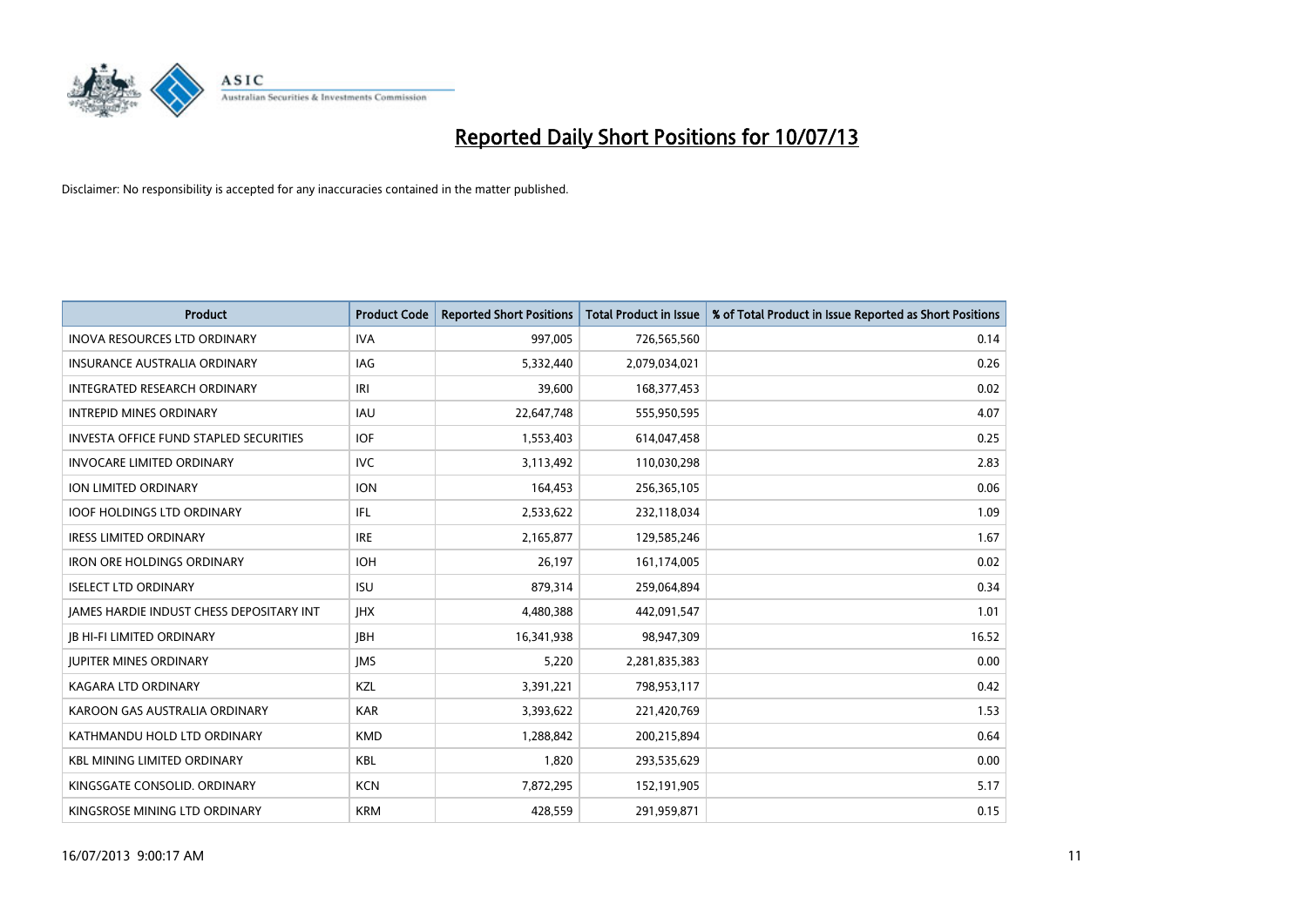

| <b>Product</b>                        | <b>Product Code</b> | <b>Reported Short Positions</b> | <b>Total Product in Issue</b> | % of Total Product in Issue Reported as Short Positions |
|---------------------------------------|---------------------|---------------------------------|-------------------------------|---------------------------------------------------------|
| LEIGHTON HOLDINGS ORDINARY            | LEI                 | 17,759,974                      | 337,235,188                   | 5.27                                                    |
| LEND LEASE GROUP UNIT/ORD STAPLED     | LLC                 | 2,616,108                       | 575,508,314                   | 0.45                                                    |
| LINC ENERGY LTD ORDINARY              | <b>LNC</b>          | 17,065,478                      | 518,687,562                   | 3.29                                                    |
| LION SELECTION GRP ORDINARY           | <b>LSX</b>          | 36                              | 95,420,099                    | 0.00                                                    |
| <b>LOGICAMMS LIMITED ORDINARY</b>     | <b>LCM</b>          | 389                             | 71,178,179                    | 0.00                                                    |
| LYCOPODIUM LIMITED ORDINARY           | LYL                 | 8,733                           | 38,955,103                    | 0.02                                                    |
| LYNAS CORPORATION ORDINARY            | <b>LYC</b>          | 207,936,176                     | 1,960,801,292                 | 10.60                                                   |
| M2 TELECOMMUNICATION ORDINARY         | <b>MTU</b>          | 6,254,931                       | 178,430,693                   | 3.51                                                    |
| <b>MACA LIMITED ORDINARY</b>          | <b>MLD</b>          | 146,340                         | 172,500,000                   | 0.08                                                    |
| <b>MACMAHON HOLDINGS ORDINARY</b>     | <b>MAH</b>          | 7,985,844                       | 1,261,699,966                 | 0.63                                                    |
| MACO ATLAS ROADS GRP ORDINARY STAPLED | <b>MQA</b>          | 19,292,156                      | 478,531,436                   | 4.03                                                    |
| MACQUARIE GROUP LTD ORDINARY          | <b>MOG</b>          | 2,487,968                       | 339,816,303                   | 0.73                                                    |
| MAGELLAN FIN GRP LTD ORDINARY         | <b>MFG</b>          | 319,791                         | 152,782,876                   | 0.21                                                    |
| <b>MATRIX C &amp; E LTD ORDINARY</b>  | <b>MCE</b>          | 3,191,184                       | 94,555,428                    | 3.37                                                    |
| MAVERICK DRILLING ORDINARY            | <b>MAD</b>          | 7,684,107                       | 452,726,751                   | 1.70                                                    |
| <b>MAXITRANS INDUSTRIES ORDINARY</b>  | <b>MXI</b>          | 2,948                           | 183,993,392                   | 0.00                                                    |
| MCMILLAN SHAKESPEARE ORDINARY         | <b>MMS</b>          | 1,046,637                       | 74,523,965                    | 1.40                                                    |
| MCPHERSON'S LTD ORDINARY              | <b>MCP</b>          | 10                              | 89,294,198                    | 0.00                                                    |
| MEDUSA MINING LTD ORDINARY            | <b>MML</b>          | 4,203,889                       | 188,903,911                   | 2.23                                                    |
| MEO AUSTRALIA LTD ORDINARY            | <b>MEO</b>          | 19,345                          | 627,264,587                   | 0.00                                                    |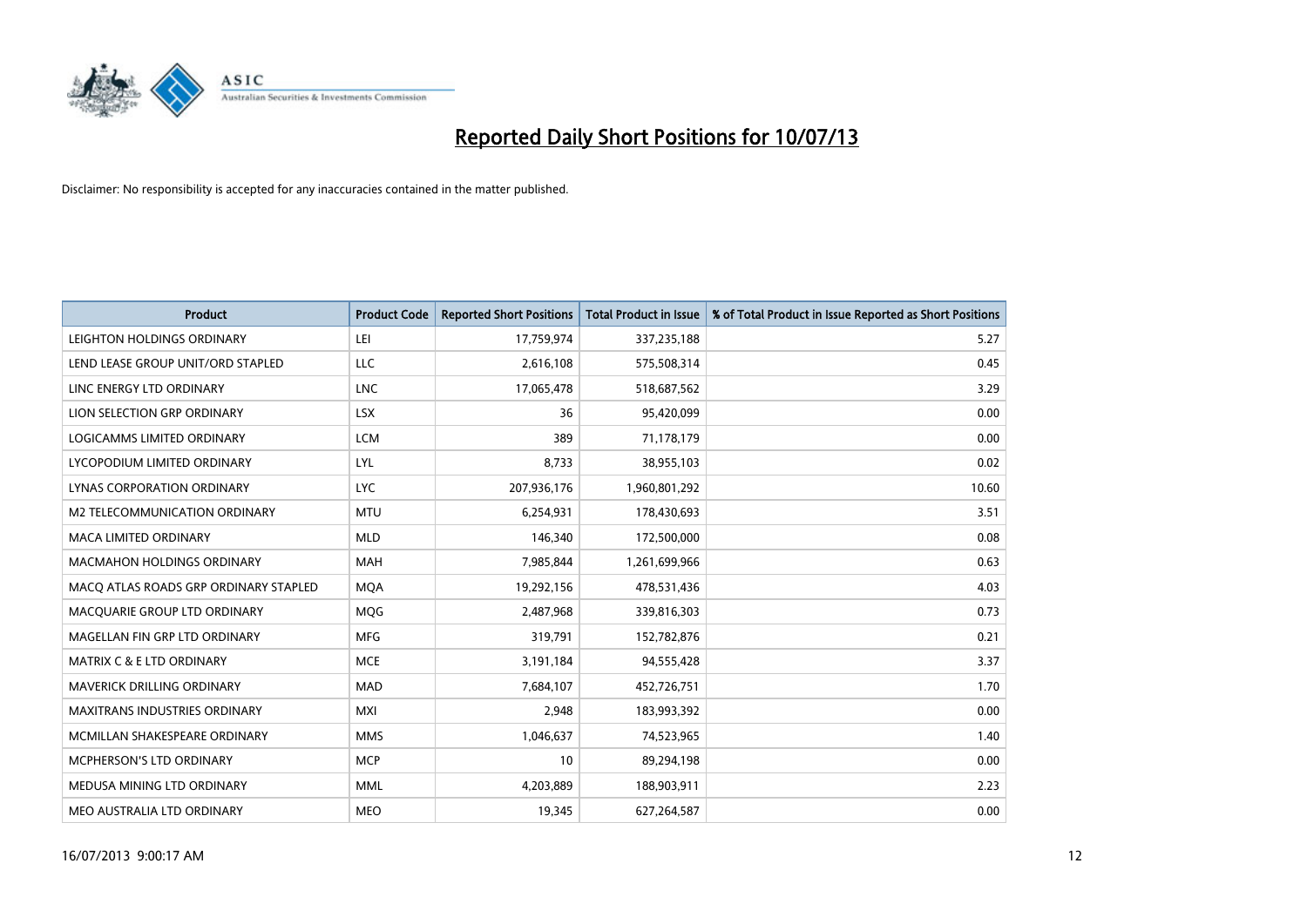

| <b>Product</b>                  | <b>Product Code</b> | <b>Reported Short Positions</b> | <b>Total Product in Issue</b> | % of Total Product in Issue Reported as Short Positions |
|---------------------------------|---------------------|---------------------------------|-------------------------------|---------------------------------------------------------|
| <b>MERMAID MARINE ORDINARY</b>  | <b>MRM</b>          | 1,163,452                       | 229,962,314                   | 0.51                                                    |
| MESOBLAST LIMITED ORDINARY      | <b>MSB</b>          | 12,724,896                      | 315,423,901                   | 4.03                                                    |
| METALS X LIMITED ORDINARY       | <b>MLX</b>          | 92,258                          | 1,651,766,110                 | 0.01                                                    |
| METCASH LIMITED ORDINARY        | <b>MTS</b>          | 75,722,457                      | 880,704,786                   | 8.60                                                    |
| MICLYN EXP OFFSHR ORDINARY      | <b>MIO</b>          | 716,396                         | 281,538,972                   | 0.25                                                    |
| MIGHTY RIVER POWER ORDINARY     | <b>MYT</b>          | 201,246                         | 1,400,000,094                 | 0.01                                                    |
| MILLENNIUM MIN LTD ORDINARY     | <b>MOY</b>          | 1,000,000                       | 4,372,781,946                 | 0.02                                                    |
| MINCOR RESOURCES NL ORDINARY    | <b>MCR</b>          | 2,612,085                       | 188,208,274                   | 1.39                                                    |
| MINERAL DEPOSITS ORDINARY       | <b>MDL</b>          | 3,231,082                       | 83,538,786                    | 3.87                                                    |
| MINERAL RESOURCES, ORDINARY     | <b>MIN</b>          | 9,956,825                       | 185,987,992                   | 5.35                                                    |
| MIRABELA NICKEL LTD ORDINARY    | <b>MBN</b>          | 18,430,729                      | 876,801,147                   | 2.10                                                    |
| MIRVAC GROUP STAPLED SECURITIES | <b>MGR</b>          | 10,167,978                      | 3,664,938,678                 | 0.28                                                    |
| MOLOPO ENERGY LTD ORDINARY      | <b>MPO</b>          | 475,902                         | 246,592,053                   | 0.19                                                    |
| MONADELPHOUS GROUP ORDINARY     | <b>MND</b>          | 10,399,384                      | 90,940,258                    | 11.44                                                   |
| MORTGAGE CHOICE LTD ORDINARY    | <b>MOC</b>          | 1,467,299                       | 123,431,282                   | 1.19                                                    |
| MOUNT GIBSON IRON ORDINARY      | <b>MGX</b>          | 21,385,897                      | 1,090,584,232                 | 1.96                                                    |
| MULTIPLEX SITES SITES           | <b>MXUPA</b>        | 1,035                           | 4,500,000                     | 0.02                                                    |
| MURCHISON METALS LTD ORDINARY   | <b>MMX</b>          | 3,301,789                       | 450,497,346                   | 0.73                                                    |
| MYER HOLDINGS LTD ORDINARY      | <b>MYR</b>          | 81,178,679                      | 583,594,551                   | 13.91                                                   |
| NATIONAL AUST. BANK ORDINARY    | <b>NAB</b>          | 8,203,294                       | 2,343,067,725                 | 0.35                                                    |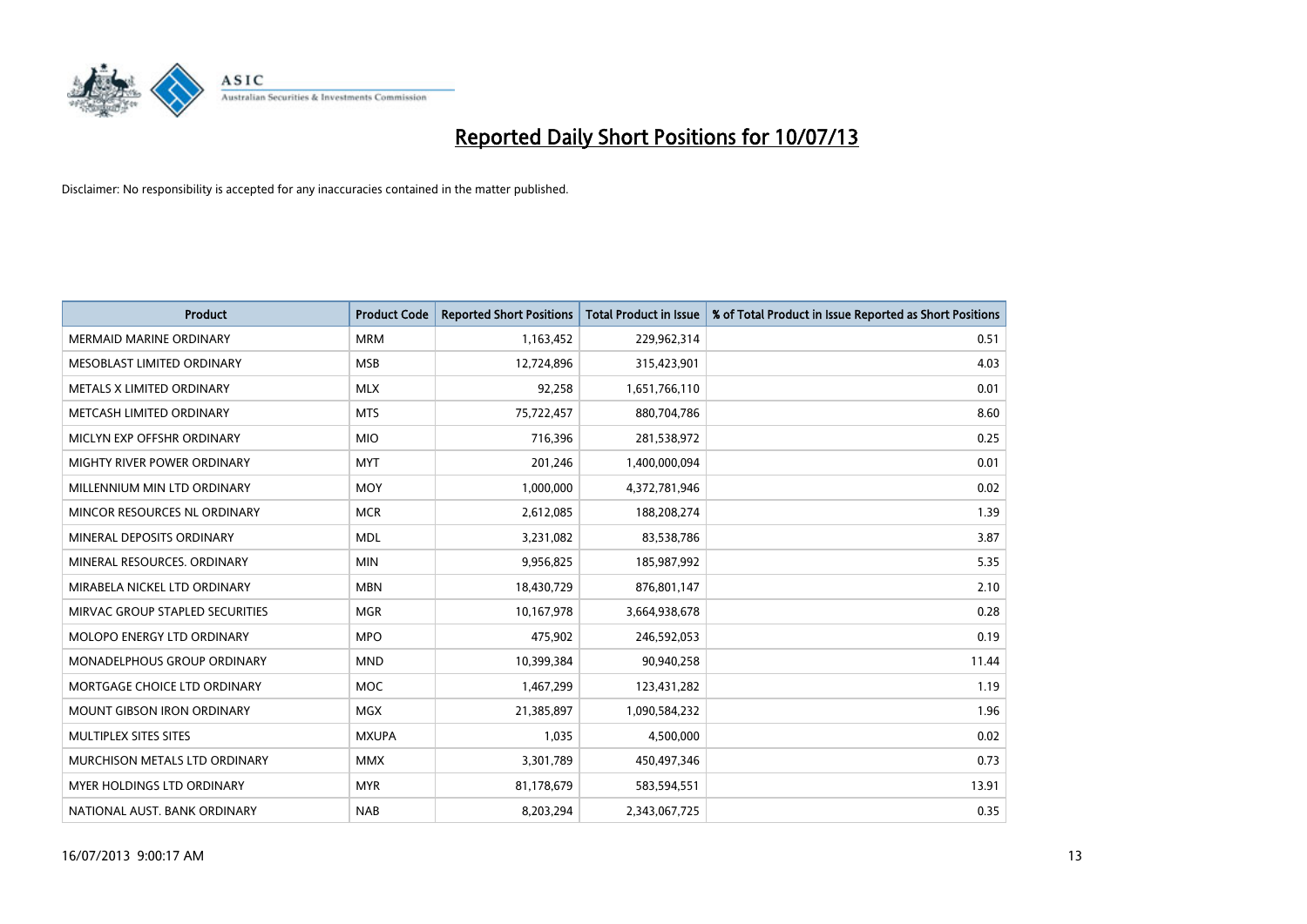

| <b>Product</b>                        | <b>Product Code</b> | <b>Reported Short Positions</b> | Total Product in Issue | % of Total Product in Issue Reported as Short Positions |
|---------------------------------------|---------------------|---------------------------------|------------------------|---------------------------------------------------------|
| NAVITAS LIMITED ORDINARY              | <b>NVT</b>          | 11,085,170                      | 375,367,918            | 2.95                                                    |
| NEON ENERGY LIMITED ORDINARY          | <b>NEN</b>          | 1,678,286                       | 549,937,848            | 0.31                                                    |
| NEW HOPE CORPORATION ORDINARY         | <b>NHC</b>          | 1,835,512                       | 830,563,352            | 0.22                                                    |
| NEW STANDARD ENERGY ORDINARY          | <b>NSE</b>          | 322,032                         | 305,331,847            | 0.11                                                    |
| NEWCREST MINING ORDINARY              | <b>NCM</b>          | 4,215,051                       | 766,510,971            | 0.55                                                    |
| NEWS CORP. A NON-VOTING CDI           | <b>NNCLV</b>        | 3,263,715                       | 406,541,318            | 0.80                                                    |
| NEWS CORP. B VOTING CDI               | <b>NNC</b>          | 7,483                           | 278,060,664            | 0.00                                                    |
| NEXTDC LIMITED ORDINARY               | <b>NXT</b>          | 6,146,144                       | 173,673,716            | 3.54                                                    |
| NEXUS ENERGY LIMITED ORDINARY         | <b>NXS</b>          | 12,129,812                      | 1,330,219,459          | 0.91                                                    |
| NIB HOLDINGS LIMITED ORDINARY         | <b>NHF</b>          | 595,791                         | 439,004,182            | 0.14                                                    |
| NIDO PETROLEUM ORDINARY               | <b>NDO</b>          | 42,500                          | 2,046,650,968          | 0.00                                                    |
| NOBLE MINERAL RES ORDINARY            | <b>NMG</b>          | 2,365,726                       | 666,397,952            | 0.36                                                    |
| NORFOLK GROUP ORDINARY                | <b>NFK</b>          | 50                              | 161,999,196            | 0.00                                                    |
| NORTHERN IRON LTD ORDINARY            | <b>NFE</b>          | 1,617,501                       | 484,405,314            | 0.33                                                    |
| NORTHERN STAR ORDINARY                | <b>NST</b>          | 7,332,190                       | 424,279,762            | 1.73                                                    |
| NRW HOLDINGS LIMITED ORDINARY         | <b>NWH</b>          | 24,654,345                      | 278,888,011            | 8.84                                                    |
| NUCOAL RESOURCES LTD ORDINARY         | <b>NCR</b>          | 4,899                           | 768,612,354            | 0.00                                                    |
| NUFARM LIMITED ORDINARY               | <b>NUF</b>          | 15,431,051                      | 262,954,040            | 5.87                                                    |
| OCEANAGOLD CORP. CHESS DEPOSITARY INT | <b>OGC</b>          | 819,792                         | 293,574,586            | 0.28                                                    |
| OIL SEARCH LTD ORDINARY               | OSH                 | 9,730,920                       | 1,340,018,530          | 0.73                                                    |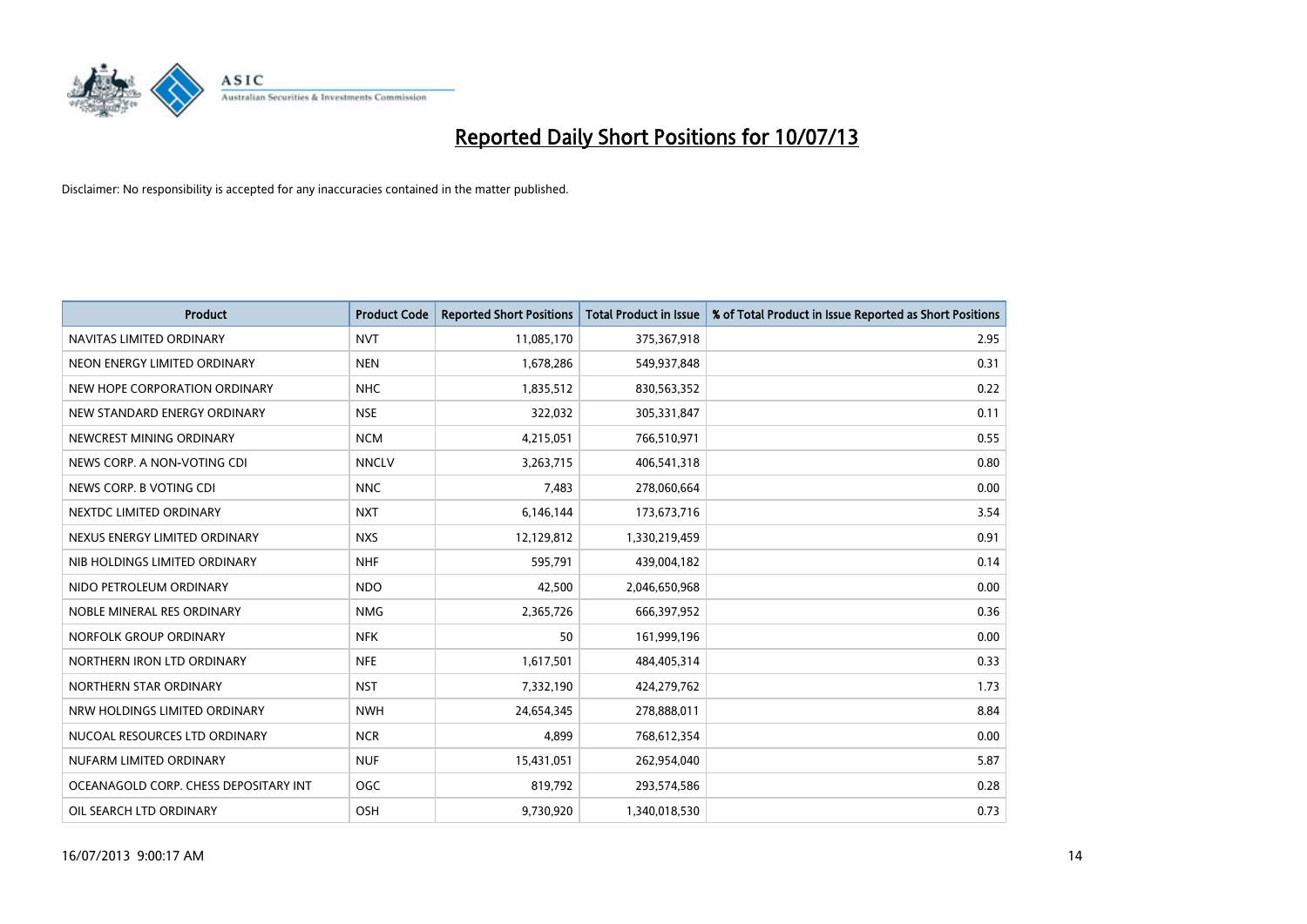

| <b>Product</b>               | <b>Product Code</b> | <b>Reported Short Positions</b> | <b>Total Product in Issue</b> | % of Total Product in Issue Reported as Short Positions |
|------------------------------|---------------------|---------------------------------|-------------------------------|---------------------------------------------------------|
| OM HOLDINGS LIMITED ORDINARY | OMH                 | 3,213,537                       | 733,423,337                   | 0.44                                                    |
| ORICA LIMITED ORDINARY       | ORI                 | 8,899,257                       | 368,203,632                   | 2.42                                                    |
| ORIGIN ENERGY ORDINARY       | <b>ORG</b>          | 14,912,540                      | 1,097,963,570                 | 1.36                                                    |
| OROCOBRE LIMITED ORDINARY    | <b>ORE</b>          | 644,953                         | 117,745,140                   | 0.55                                                    |
| OROTONGROUP LIMITED ORDINARY | ORL                 | 326,404                         | 40,880,902                    | 0.80                                                    |
| ORPHEUS ENERGY LTD ORDINARY  | <b>OEG</b>          | 67,200                          | 130,475,919                   | 0.05                                                    |
| OZ MINERALS ORDINARY         | OZL                 | 9,216,505                       | 303,470,022                   | 3.04                                                    |
| PACIFIC BRANDS ORDINARY      | <b>PBG</b>          | 13,992,236                      | 912,915,695                   | 1.53                                                    |
| PALADIN ENERGY LTD ORDINARY  | <b>PDN</b>          | 106,057,553                     | 837,187,808                   | 12.67                                                   |
| PANAUST LIMITED ORDINARY     | <b>PNA</b>          | 7,996,297                       | 619,084,930                   | 1.29                                                    |
| PANORAMIC RESOURCES ORDINARY | PAN                 | 336,674                         | 260,676,416                   | 0.13                                                    |
| PAPERLINX LIMITED ORDINARY   | <b>PPX</b>          | 48,006                          | 609,280,761                   | 0.01                                                    |
| PAPILLON RES LTD ORDINARY    | <b>PIR</b>          | 9,737,128                       | 337,544,210                   | 2.88                                                    |
| PATTIES FOODS LTD ORDINARY   | <b>PFL</b>          | 1,309                           | 139,065,639                   | 0.00                                                    |
| PEET LIMITED ORDINARY        | <b>PPC</b>          | 3,661,514                       | 431,986,887                   | 0.85                                                    |
| PERILYA LIMITED ORDINARY     | PEM                 | 5,993                           | 769,316,426                   | 0.00                                                    |
| PERPETUAL LIMITED ORDINARY   | <b>PPT</b>          | 2,239,791                       | 41,980,678                    | 5.34                                                    |
| PERSEUS MINING LTD ORDINARY  | PRU                 | 14,328,947                      | 457,962,088                   | 3.13                                                    |
| PHARMAXIS LTD ORDINARY       | <b>PXS</b>          | 7,626,211                       | 308,543,389                   | 2.47                                                    |
| PHOSPHAGENICS LTD. ORDINARY  | <b>POH</b>          | 274,058                         | 1,020,465,957                 | 0.03                                                    |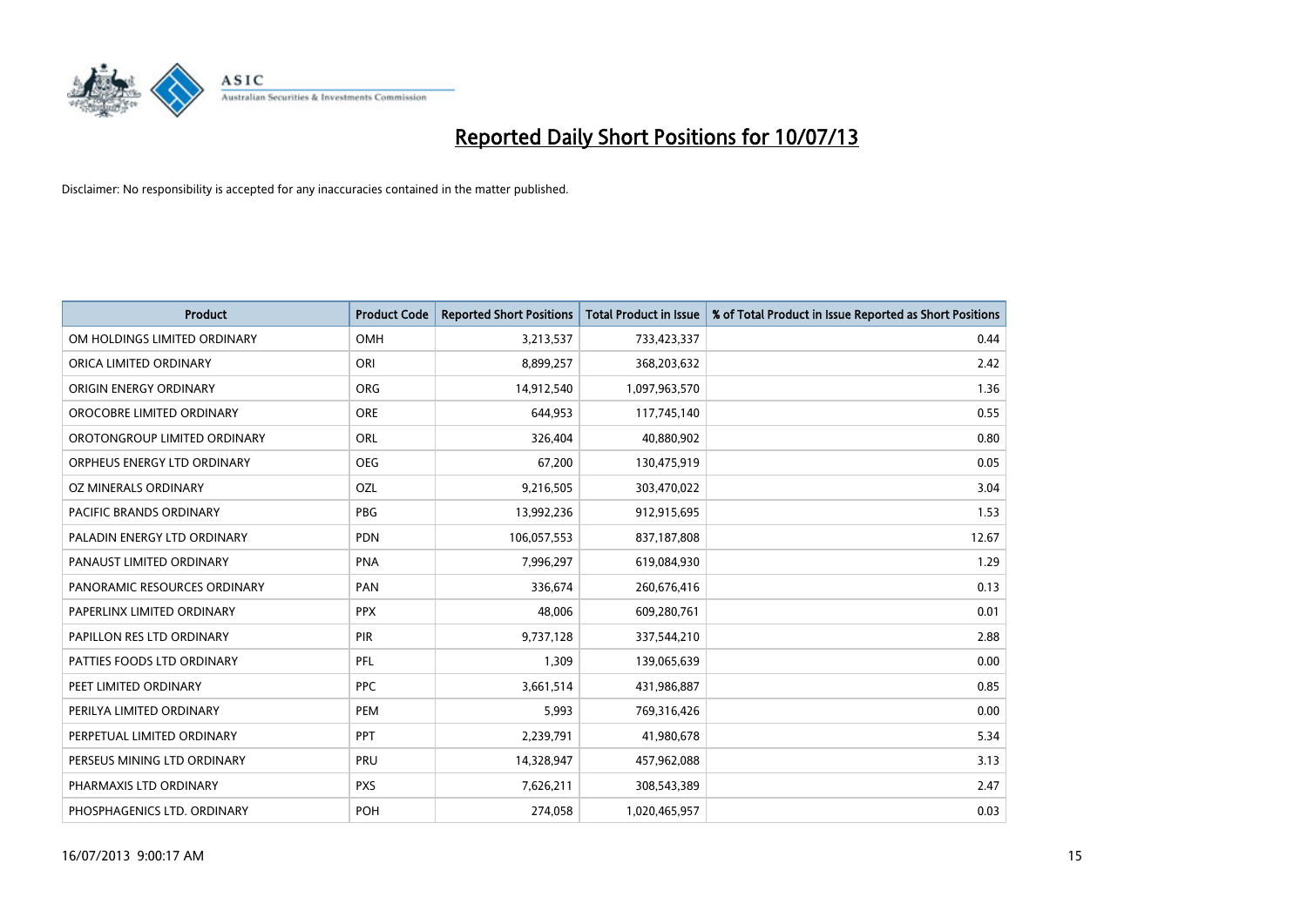

| <b>Product</b>                    | <b>Product Code</b> | <b>Reported Short Positions</b> | <b>Total Product in Issue</b> | % of Total Product in Issue Reported as Short Positions |
|-----------------------------------|---------------------|---------------------------------|-------------------------------|---------------------------------------------------------|
| PLATINUM ASSET ORDINARY           | <b>PTM</b>          | 4,228,292                       | 578,145,695                   | 0.73                                                    |
| PLATINUM AUSTRALIA ORDINARY       | <b>PLA</b>          | 836,127                         | 504,968,043                   | 0.17                                                    |
| PMI GOLD CORP CDI 1:1             | <b>PVM</b>          | 232,274                         | 151,793,751                   | 0.15                                                    |
| PMP LIMITED ORDINARY              | <b>PMP</b>          | 28,840                          | 323,781,124                   | 0.01                                                    |
| PREMIER INVESTMENTS ORDINARY      | <b>PMV</b>          | 1,434,131                       | 155,260,478                   | 0.92                                                    |
| PRIMA BIOMED LTD ORDINARY         | PRR                 | 343,262                         | 1,143,146,838                 | 0.03                                                    |
| PRIMARY HEALTH CARE ORDINARY      | <b>PRY</b>          | 26,015,224                      | 503,921,941                   | 5.16                                                    |
| PRIMEAG AUSTRALIA ORDINARY        | PAG                 | 5,394                           | 266,394,444                   | 0.00                                                    |
| PROGRAMMED ORDINARY               | <b>PRG</b>          | 439,387                         | 118,179,696                   | 0.37                                                    |
| <b>QANTAS AIRWAYS ORDINARY</b>    | QAN                 | 22,909,400                      | 2,241,745,788                 | 1.02                                                    |
| OBE INSURANCE GROUP ORDINARY      | <b>OBE</b>          | 31,937,441                      | 1,220,868,532                 | 2.62                                                    |
| ORXPHARMA LTD ORDINARY            | QRX                 | 1,119,590                       | 144,785,606                   | 0.77                                                    |
| <b>QUBE HOLDINGS LTD ORDINARY</b> | <b>QUB</b>          | 13,480,831                      | 928,965,547                   | 1.45                                                    |
| RAMELIUS RESOURCES ORDINARY       | <b>RMS</b>          | 3,370,334                       | 337,686,949                   | 1.00                                                    |
| RAMSAY HEALTH CARE ORDINARY       | <b>RHC</b>          | 1,841,930                       | 202,081,252                   | 0.91                                                    |
| RANGE RESOURCES LTD ORDINARY      | <b>RRS</b>          | 44,458                          | 2,853,862,345                 | 0.00                                                    |
| <b>RCR TOMLINSON ORDINARY</b>     | <b>RCR</b>          | 2,304,436                       | 132,431,265                   | 1.74                                                    |
| <b>REA GROUP ORDINARY</b>         | <b>REA</b>          | 768,718                         | 131,714,699                   | 0.58                                                    |
| <b>RECKON LIMITED ORDINARY</b>    | <b>RKN</b>          | 451,000                         | 129,488,015                   | 0.35                                                    |
| RED 5 LIMITED ORDINARY            | <b>RED</b>          | 846,824                         | 135,488,008                   | 0.63                                                    |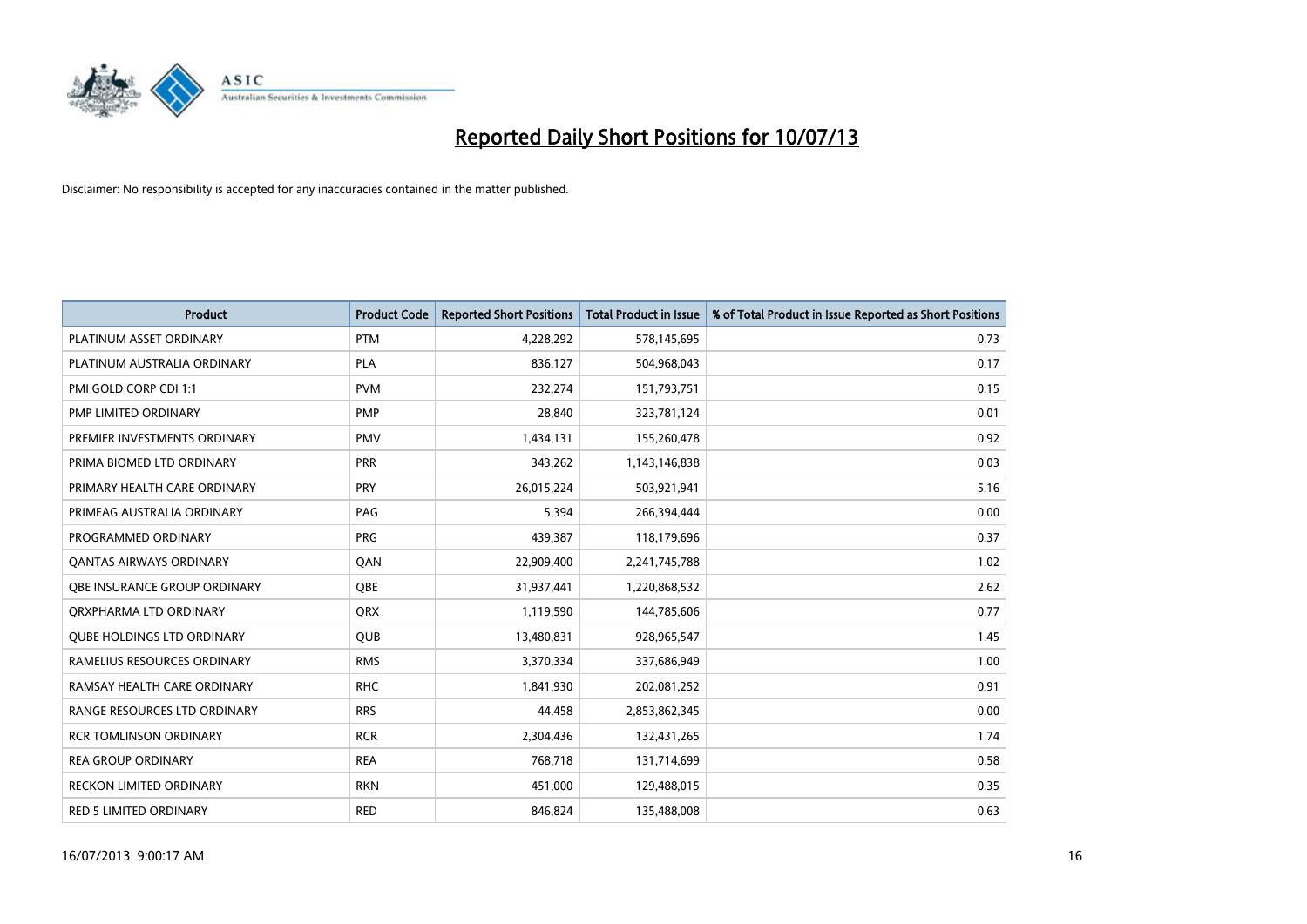

| <b>Product</b>                      | <b>Product Code</b> | <b>Reported Short Positions</b> | <b>Total Product in Issue</b> | % of Total Product in Issue Reported as Short Positions |
|-------------------------------------|---------------------|---------------------------------|-------------------------------|---------------------------------------------------------|
| <b>RED FORK ENERGY ORDINARY</b>     | <b>RFE</b>          | 3,270,642                       | 388,551,719                   | 0.84                                                    |
| REDBANK ENERGY LTD ORDINARY         | AEJ                 | 13                              | 786,287                       | 0.00                                                    |
| REDFLEX HOLDINGS ORDINARY           | <b>RDF</b>          | 6,132                           | 110,762,310                   | 0.01                                                    |
| REECE AUSTRALIA LTD. ORDINARY       | <b>REH</b>          | 321                             | 99,600,000                    | 0.00                                                    |
| <b>REGIS RESOURCES ORDINARY</b>     | <b>RRL</b>          | 21,093,847                      | 475,898,018                   | 4.43                                                    |
| RESMED INC CDI 10:1                 | <b>RMD</b>          | 9,190,608                       | 1,556,242,300                 | 0.59                                                    |
| <b>RESOLUTE MINING ORDINARY</b>     | <b>RSG</b>          | 3,834,769                       | 640,994,224                   | 0.60                                                    |
| RESOURCE EQUIP LTD ORDINARY         | <b>RQL</b>          | 673                             | 248,990,471                   | 0.00                                                    |
| <b>RESOURCE GENERATION ORDINARY</b> | <b>RES</b>          | 1,293                           | 284,698,002                   | 0.00                                                    |
| <b>RETAIL FOOD GROUP ORDINARY</b>   | <b>RFG</b>          | 2,117,786                       | 130,277,856                   | 1.63                                                    |
| REX MINERALS LIMITED ORDINARY       | <b>RXM</b>          | 1,678,022                       | 188,907,284                   | 0.89                                                    |
| RHG LIMITED ORDINARY                | <b>RHG</b>          | 1,008,789                       | 308,483,177                   | 0.33                                                    |
| <b>RIALTO ENERGY ORDINARY</b>       | <b>RIA</b>          | 41                              | 785,369,489                   | 0.00                                                    |
| <b>RIDLEY CORPORATION ORDINARY</b>  | <b>RIC</b>          | 913,742                         | 307,817,071                   | 0.30                                                    |
| RIO TINTO LIMITED ORDINARY          | <b>RIO</b>          | 5,308,516                       | 435,758,720                   | 1.22                                                    |
| ROBUST RESOURCES ORDINARY           | <b>ROL</b>          | 244                             | 88,139,423                    | 0.00                                                    |
| ROC OIL COMPANY ORDINARY            | <b>ROC</b>          | 1,923,063                       | 683,235,552                   | 0.28                                                    |
| SAI GLOBAL LIMITED ORDINARY         | SAI                 | 13,455,782                      | 209,440,120                   | 6.42                                                    |
| SALMAT LIMITED ORDINARY             | <b>SLM</b>          | 65,042                          | 159,812,799                   | 0.04                                                    |
| SANDFIRE RESOURCES ORDINARY         | <b>SFR</b>          | 4,650,802                       | 155,640,968                   | 2.99                                                    |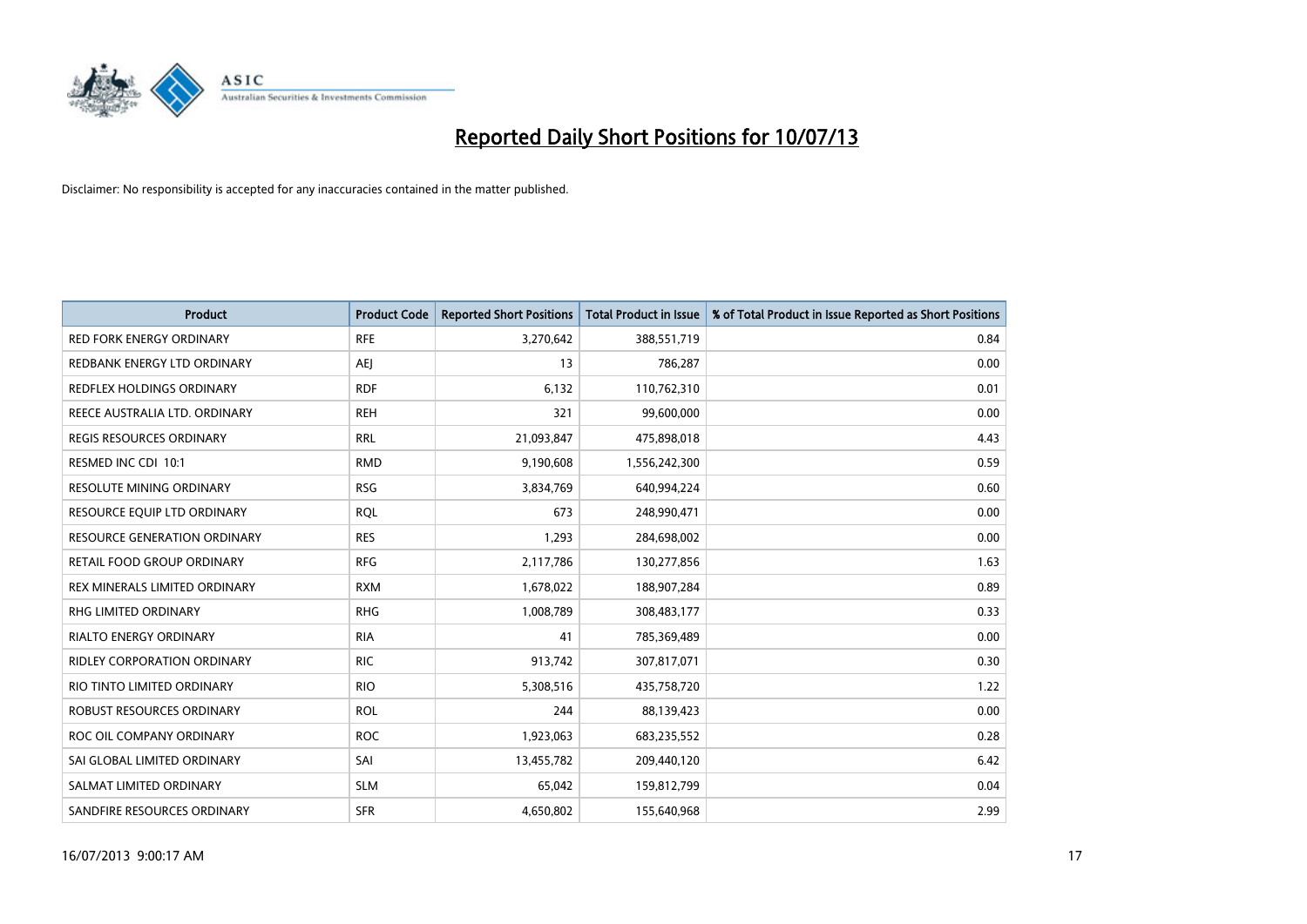

| <b>Product</b>                           | <b>Product Code</b> | <b>Reported Short Positions</b> | <b>Total Product in Issue</b> | % of Total Product in Issue Reported as Short Positions |
|------------------------------------------|---------------------|---------------------------------|-------------------------------|---------------------------------------------------------|
| SANTANA MINERALS LTD ORDINARY            | SMI                 | 488,715                         | 97,725,799                    | 0.50                                                    |
| SANTOS LTD ORDINARY                      | <b>STO</b>          | 4,217,583                       | 965,470,590                   | 0.44                                                    |
| SARACEN MINERAL ORDINARY                 | <b>SAR</b>          | 21,186,468                      | 595,263,186                   | 3.56                                                    |
| SCA PROPERTY GROUP STAPLED SECURITIES    | <b>SCP</b>          | 31,502,959                      | 642,417,140                   | 4.90                                                    |
| SEDGMAN LIMITED ORDINARY                 | <b>SDM</b>          | 719,248                         | 220,368,310                   | 0.33                                                    |
| SEEK LIMITED ORDINARY                    | <b>SEK</b>          | 21,037,016                      | 337,833,019                   | 6.23                                                    |
| SELECT HARVESTS ORDINARY                 | <b>SHV</b>          | 42,969                          | 57,462,851                    | 0.07                                                    |
| SENEX ENERGY LIMITED ORDINARY            | SXY                 | 10,842,665                      | 1,140,804,837                 | 0.95                                                    |
| SENTOSA MINING LTD ORDINARY              | <b>SEO</b>          | 25,000                          | 32,875,000                    | 0.08                                                    |
| SERVCORP LIMITED ORDINARY                | SRV                 | 591                             | 98,432,275                    | 0.00                                                    |
| SERVICE STREAM ORDINARY                  | SSM                 | 477,216                         | 283,418,867                   | 0.17                                                    |
| SEVEN GROUP HOLDINGS ORDINARY            | <b>SVW</b>          | 3,605,728                       | 308,160,281                   | 1.17                                                    |
| SEVEN WEST MEDIA LTD ORDINARY            | SWM                 | 5,470,323                       | 999,160,872                   | 0.55                                                    |
| SIGMA PHARMACEUTICAL ORDINARY            | <b>SIP</b>          | 6,789,160                       | 1,135,152,441                 | 0.60                                                    |
| SILEX SYSTEMS ORDINARY                   | <b>SLX</b>          | 2,118,905                       | 170,249,150                   | 1.24                                                    |
| SILVER CHEF LIMITED ORDINARY             | SIV                 | 86,575                          | 28,762,745                    | 0.30                                                    |
| SILVER LAKE RESOURCE ORDINARY            | <b>SLR</b>          | 11,808,436                      | 379,048,750                   | 3.12                                                    |
| SIMS METAL MGMT LTD ORDINARY             | <b>SGM</b>          | 9,014,988                       | 204,314,281                   | 4.41                                                    |
| SINGAPORE TELECOMM. CHESS DEPOSITARY INT | SGT                 | 956,984                         | 193,182,091                   | 0.50                                                    |
| SIRIUS RESOURCES NL ORDINARY             | <b>SIR</b>          | 5,308,323                       | 224,870,167                   | 2.36                                                    |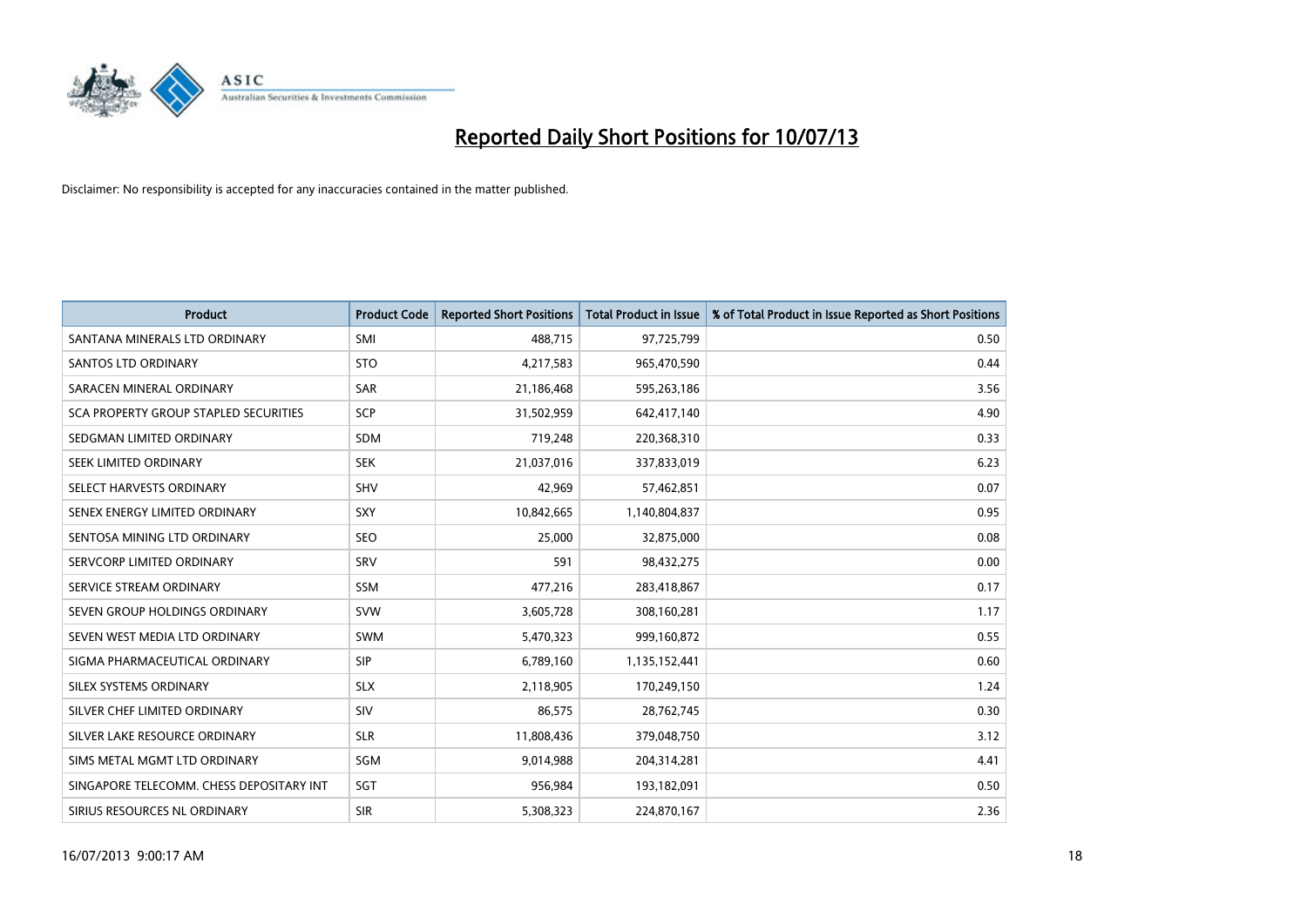

| <b>Product</b>                           | <b>Product Code</b> | <b>Reported Short Positions</b> | <b>Total Product in Issue</b> | % of Total Product in Issue Reported as Short Positions |
|------------------------------------------|---------------------|---------------------------------|-------------------------------|---------------------------------------------------------|
| SIRTEX MEDICAL ORDINARY                  | <b>SRX</b>          | 409,033                         | 56,030,250                    | 0.73                                                    |
| SKILLED GROUP LTD ORDINARY               | <b>SKE</b>          | 3,848,508                       | 233,533,526                   | 1.65                                                    |
| <b>SLATER &amp; GORDON ORDINARY</b>      | SGH                 | 942                             | 197,109,265                   | 0.00                                                    |
| SMS MANAGEMENT, ORDINARY                 | <b>SMX</b>          | 1,945,334                       | 69,919,865                    | 2.78                                                    |
| SONIC HEALTHCARE ORDINARY                | SHL                 | 9,134,963                       | 397,158,181                   | 2.30                                                    |
| SOUL PATTINSON (W.H) ORDINARY            | SOL                 | 78,046                          | 239,395,320                   | 0.03                                                    |
| SP AUSNET STAPLED SECURITIES             | <b>SPN</b>          | 33,334,049                      | 3,376,325,523                 | 0.99                                                    |
| SPARK INFRASTRUCTURE STAPLED NOTE & UNIT | SKI                 | 55,281,549                      | 1,326,734,264                 | 4.17                                                    |
| SPDR 200 FUND ETF UNITS                  | <b>STW</b>          | 32,982                          | 45,951,346                    | 0.07                                                    |
| SPECIALTY FASHION ORDINARY               | SFH                 | 1,500,000                       | 192,236,121                   | 0.78                                                    |
| ST BARBARA LIMITED ORDINARY              | <b>SBM</b>          | 26,339,584                      | 488,074,077                   | 5.40                                                    |
| STARPHARMA HOLDINGS ORDINARY             | <b>SPL</b>          | 15,075,462                      | 283,814,948                   | 5.31                                                    |
| STHN CROSS MEDIA ORDINARY                | SXL                 | 9,172,425                       | 704,858,524                   | 1.30                                                    |
| STOCKLAND UNITS/ORD STAPLED              | <b>SGP</b>          | 10,658,577                      | 2,305,750,747                 | 0.46                                                    |
| STRAITS RES LTD. ORDINARY                | SRO                 | 1,565,650                       | 1,164,150,159                 | 0.13                                                    |
| STW COMMUNICATIONS ORDINARY              | SGN                 | 1,152,692                       | 403,828,512                   | 0.29                                                    |
| SUNCORP GROUP LTD ORDINARY               | <b>SUN</b>          | 6,567,833                       | 1,286,600,980                 | 0.51                                                    |
| SUNDANCE ENERGY ORDINARY                 | <b>SEA</b>          | 730,113                         | 462,600,237                   | 0.16                                                    |
| SUNDANCE RESOURCES ORDINARY              | <b>SDL</b>          | 51,670,080                      | 3,072,110,985                 | 1.68                                                    |
| SUNLAND GROUP LTD ORDINARY               | <b>SDG</b>          | 18,391                          | 189,417,674                   | 0.01                                                    |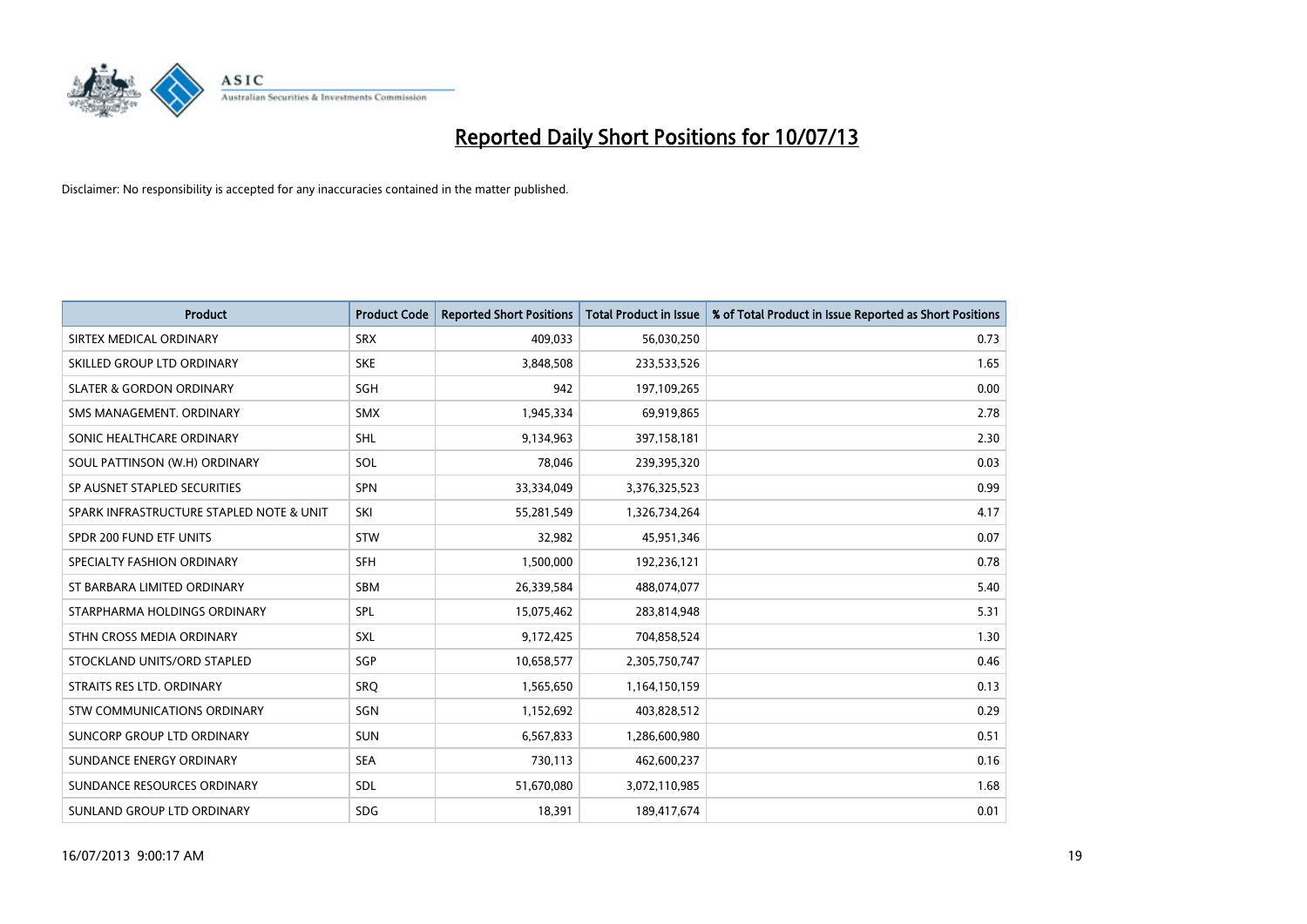

| <b>Product</b>                   | <b>Product Code</b> | <b>Reported Short Positions</b> | <b>Total Product in Issue</b> | % of Total Product in Issue Reported as Short Positions |
|----------------------------------|---------------------|---------------------------------|-------------------------------|---------------------------------------------------------|
| SUPER RET REP LTD ORDINARY       | <b>SUL</b>          | 1,043,136                       | 196,472,811                   | 0.53                                                    |
| SYD AIRPORT STAPLED US PROHIBIT. | <b>SYD</b>          | 16,044,208                      | 1,861,210,782                 | 0.86                                                    |
| SYRAH RESOURCES ORDINARY         | <b>SYR</b>          | 690,165                         | 147,867,623                   | 0.47                                                    |
| TABCORP HOLDINGS LTD ORDINARY    | <b>TAH</b>          | 18,124,438                      | 744,885,690                   | 2.43                                                    |
| TANAMI GOLD NL ORDINARY          | <b>TAM</b>          | 41                              | 587,548,523                   | 0.00                                                    |
| TAP OIL LIMITED ORDINARY         | <b>TAP</b>          | 342,045                         | 241,608,606                   | 0.14                                                    |
| TASSAL GROUP LIMITED ORDINARY    | <b>TGR</b>          | 292,045                         | 146,304,404                   | 0.20                                                    |
| TATTS GROUP LTD ORDINARY         | <b>TTS</b>          | 16,022,970                      | 1,402,708,406                 | 1.14                                                    |
| TELECOM CORPORATION ORDINARY     | <b>TEL</b>          | 11,758,202                      | 1,817,088,869                 | 0.65                                                    |
| TELSTRA CORPORATION, ORDINARY    | <b>TLS</b>          | 47,729,446                      | 12,443,074,357                | 0.38                                                    |
| TEN NETWORK HOLDINGS ORDINARY    | <b>TEN</b>          | 127,727,935                     | 2,586,970,845                 | 4.94                                                    |
| TERANGA GOLD CORP CDI 1:1        | <b>TGZ</b>          | 52,729                          | 133,042,143                   | 0.04                                                    |
| THE REJECT SHOP ORDINARY         | <b>TRS</b>          | 1,865,626                       | 28,808,248                    | 6.48                                                    |
| THE TRUST COMP LTD ORDINARY      | <b>TRU</b>          | 2,468                           | 33,657,334                    | 0.01                                                    |
| THORN GROUP LIMITED ORDINARY     | <b>TGA</b>          | 161,149                         | 147,712,799                   | 0.11                                                    |
| TIGER RESOURCES ORDINARY         | <b>TGS</b>          | 1,665,217                       | 674,770,269                   | 0.25                                                    |
| TOLL HOLDINGS LTD ORDINARY       | <b>TOL</b>          | 37,946,686                      | 717,133,875                   | 5.29                                                    |
| TOX FREE SOLUTIONS ORDINARY      | <b>TOX</b>          | 862,473                         | 132,519,859                   | 0.65                                                    |
| TPG TELECOM LIMITED ORDINARY     | <b>TPM</b>          | 848,344                         | 793,808,141                   | 0.11                                                    |
| TRADE ME GROUP ORDINARY          | <b>TME</b>          | 340,047                         | 396,017,568                   | 0.09                                                    |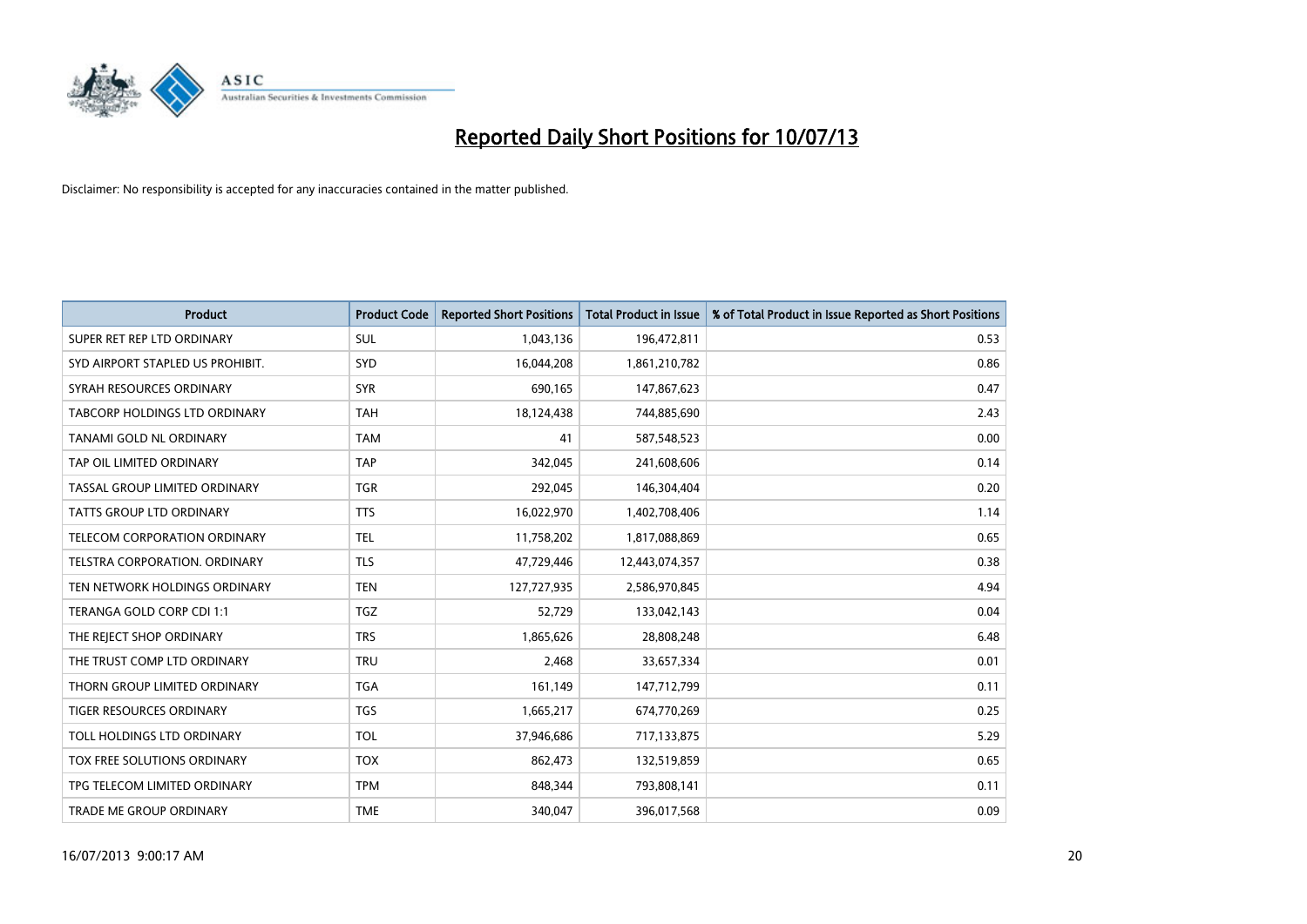

| <b>Product</b>                         | <b>Product Code</b> | <b>Reported Short Positions</b> | <b>Total Product in Issue</b> | % of Total Product in Issue Reported as Short Positions |
|----------------------------------------|---------------------|---------------------------------|-------------------------------|---------------------------------------------------------|
| <b>TRANSFIELD SERVICES ORDINARY</b>    | <b>TSE</b>          | 26,448,027                      | 512,457,716                   | 5.16                                                    |
| TRANSPACIFIC INDUST. ORDINARY          | <b>TPI</b>          | 2,289,489                       | 1,578,563,490                 | 0.15                                                    |
| TRANSURBAN GROUP TRIPLE STAPLED SEC.   | TCL                 | 2,302,650                       | 1,481,594,818                 | 0.16                                                    |
| TREASURY WINE ESTATE ORDINARY          | <b>TWE</b>          | 16,487,089                      | 647,227,144                   | 2.55                                                    |
| TROY RESOURCES LTD ORDINARY            | <b>TRY</b>          | 4,440,945                       | 91,468,649                    | 4.86                                                    |
| TWENTY-FIRST FOX INC A NON-VOTING CDI  | <b>FOXLV</b>        | 2,092,324                       | 1,517,554,976                 | 0.14                                                    |
| TWENTY-FIRST FOX INC B VOTING CDI      | <b>FOX</b>          | 779,264                         | 798,520,953                   | 0.10                                                    |
| UGL LIMITED ORDINARY                   | UGL                 | 14,071,873                      | 166,511,240                   | 8.45                                                    |
| UNILIFE CORPORATION CDI 6:1            | <b>UNS</b>          | 346,366                         | 265,761,396                   | 0.13                                                    |
| <b>UXC LIMITED ORDINARY</b>            | <b>UXC</b>          | 340,286                         | 308,806,649                   | 0.11                                                    |
| <b>VIRGIN AUS HLDG LTD ORDINARY</b>    | <b>VAH</b>          | 83,539,314                      | 2,581,231,776                 | 3.24                                                    |
| VIRTUS HEALTH LTD ORDINARY             | <b>VRT</b>          | 321,486                         | 79,536,601                    | 0.40                                                    |
| <b>VOCUS COMMS LTD ORDINARY</b>        | VOC                 | 37,033                          | 78,546,557                    | 0.05                                                    |
| WARRNAMBOOL CHEESE ORDINARY            | <b>WCB</b>          | 15,000                          | 55,246,173                    | 0.03                                                    |
| <b>WATPAC LIMITED ORDINARY</b>         | <b>WTP</b>          | 98,086                          | 184,332,526                   | 0.05                                                    |
| <b>WDS LIMITED ORDINARY</b>            | <b>WDS</b>          | 7                               | 144,740,614                   | 0.00                                                    |
| <b>WEBIET LIMITED ORDINARY</b>         | <b>WEB</b>          | 1,429,197                       | 79,397,959                    | 1.80                                                    |
| <b>WESFARMERS LIMITED ORDINARY</b>     | <b>WES</b>          | 25,520,656                      | 1,006,671,453                 | 2.54                                                    |
| WESFARMERS LIMITED PARTIALLY PROTECTED | <b>WESN</b>         | 80,123                          | 150,522,145                   | 0.05                                                    |
| WESTERN AREAS LTD ORDINARY             | <b>WSA</b>          | 20,101,077                      | 196,843,803                   | 10.21                                                   |